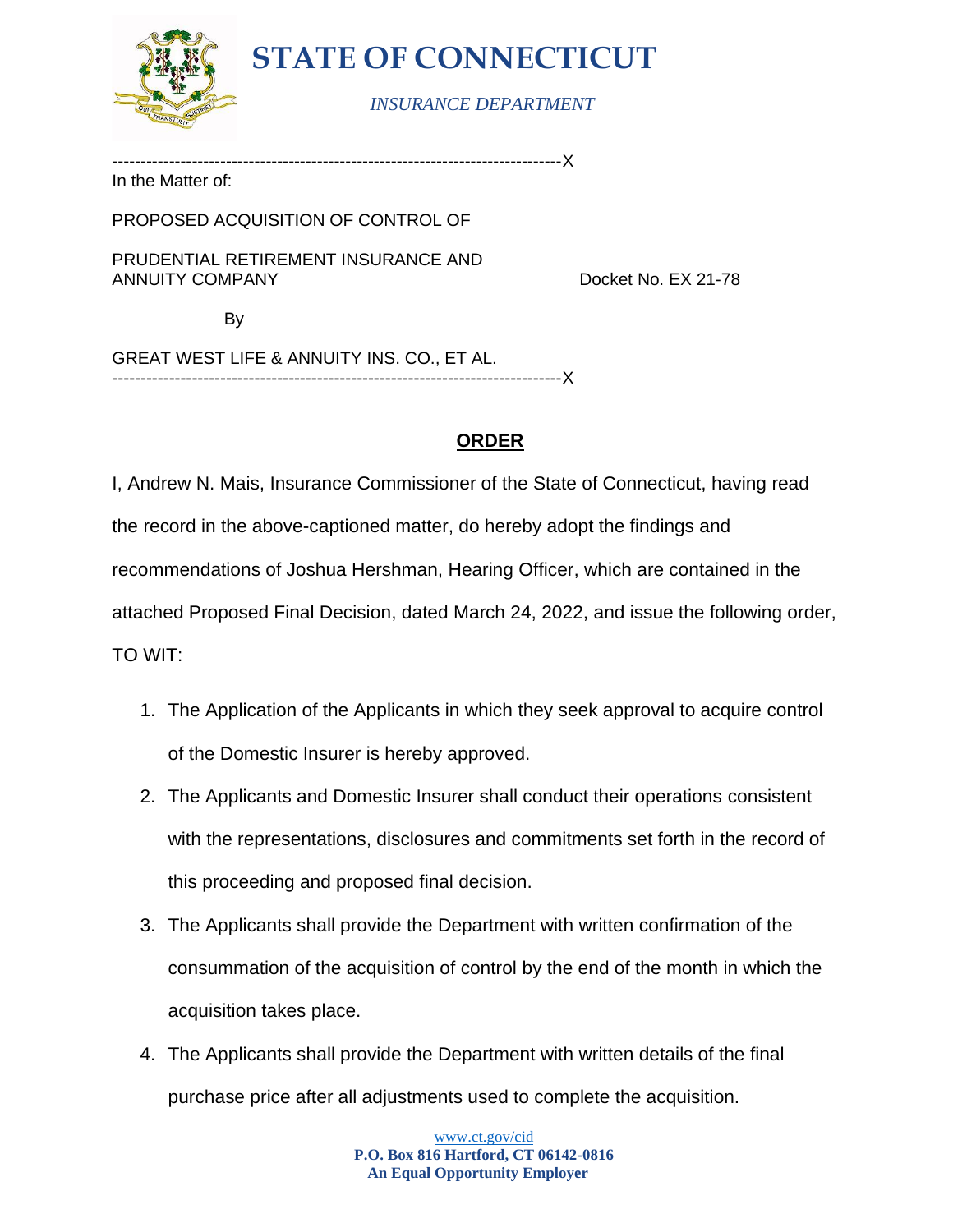- 5. The Applicants shall abide by the terms of the Commitment Letter executed on February 18, 2022.
- 6. The Applicants shall provide the Department with the names and titles of those individuals who will be responsible for filing an amended Insurance Holding Company System Annual Registration Statement pursuant to section 38a-138-10 of the Regulations of Connecticut State Agencies.
- 7. Within fifteen (15) days following the end of the month in which the Proposed Acquisition is consummated, the Domestic Insurer shall file an amended Insurance Holding Company System Annual Registration Statement pursuant to section 38a-138-10 of the Regulations of Connecticut State Agencies.
- 8. For the two (2) year period following the consummation of the Proposed Acquisition, prior approval of the Commissioner will be required with any respect to any dividends paid by the Domestic Insurer.
- 9. For the period of two (2) years, the Applicants shall file semiannually with the Insurance Department, commencing six (6) months from consummation of the Proposed Acquisition, a report under oath of its business operations in Connecticut, including but not limited to, integration process, any change of business of the Domestic Insurer, changes in offices of the Domestic Insurer, and notice of any statutory compliance or regulatory action taken by other state regulatory agencies against the Applicants and Domestic Insurer. In addition, the operating report shall provide an update on Connecticut Employee status.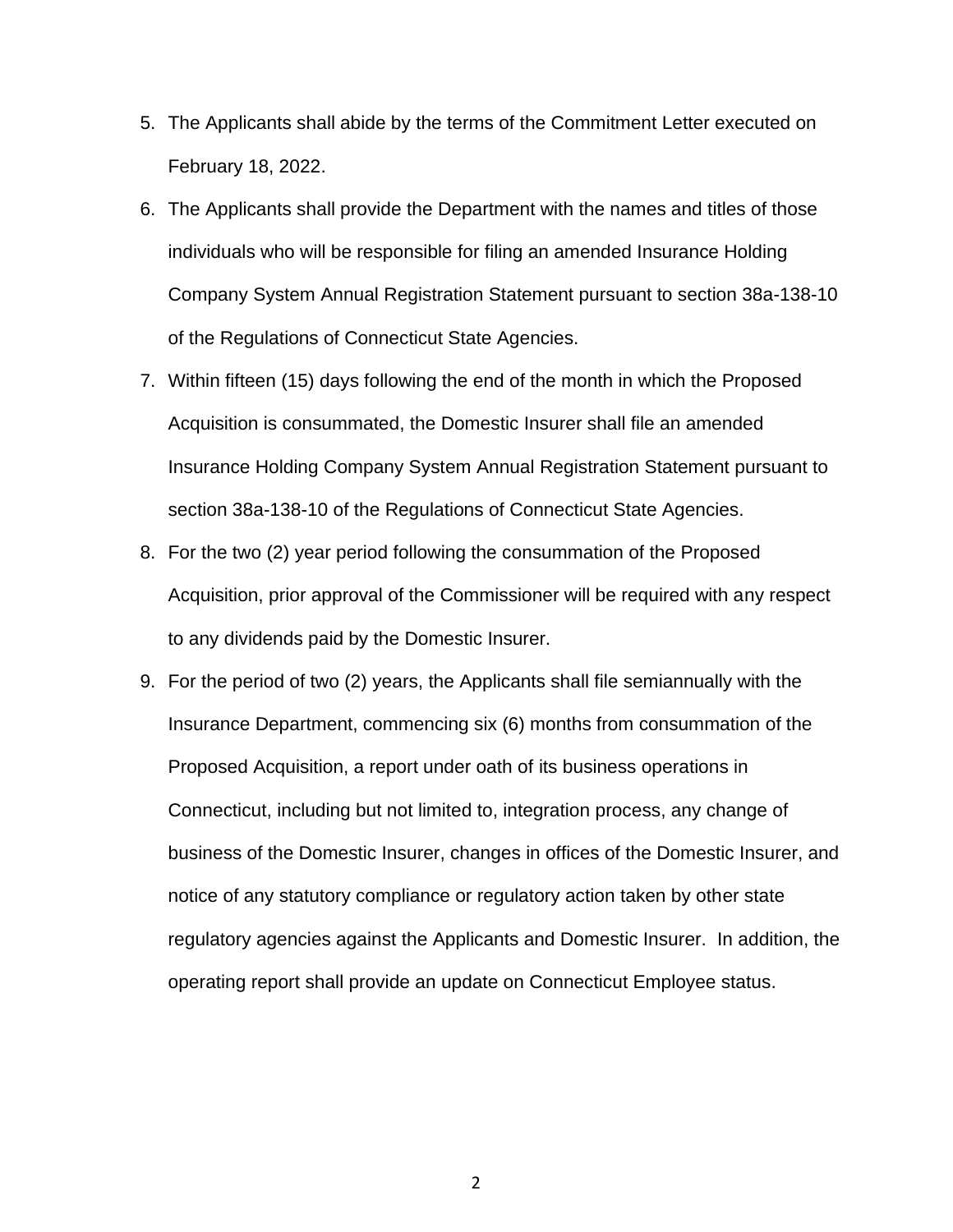- 10.The Domestic Insurer shall continue to maintain their books and records in Connecticut and shall make all such items available for inspection by the Commissioner at any time.
- 11.If the Proposed Acquisition is not consummated within three (3) months of the date of this Order and the Applicants intent to consummate the Proposed Acquisition, the Applicants shall submit to the Commissioner at statement, which shall include (i) the reason for the Applicants' inability to consummate the Proposed Acquisition; (ii) any material changes in the information contained in the Application; and (iii) the current financial statements of the Applicants and the Domestic Insurer.
- 12.The Applicants shall pay any expenses incurred by the Commissioner in connection with the Department's review of the Application pursuant to General Statutes §38a-132(c).

Dated at Hartford this 24<sup>th</sup> day of March, 2022.

\_\_\_\_\_\_\_\_\_\_\_\_\_\_\_\_\_\_\_\_\_\_\_\_\_\_\_\_\_\_\_\_\_\_\_\_

Andrew N. Mais Insurance Commissioner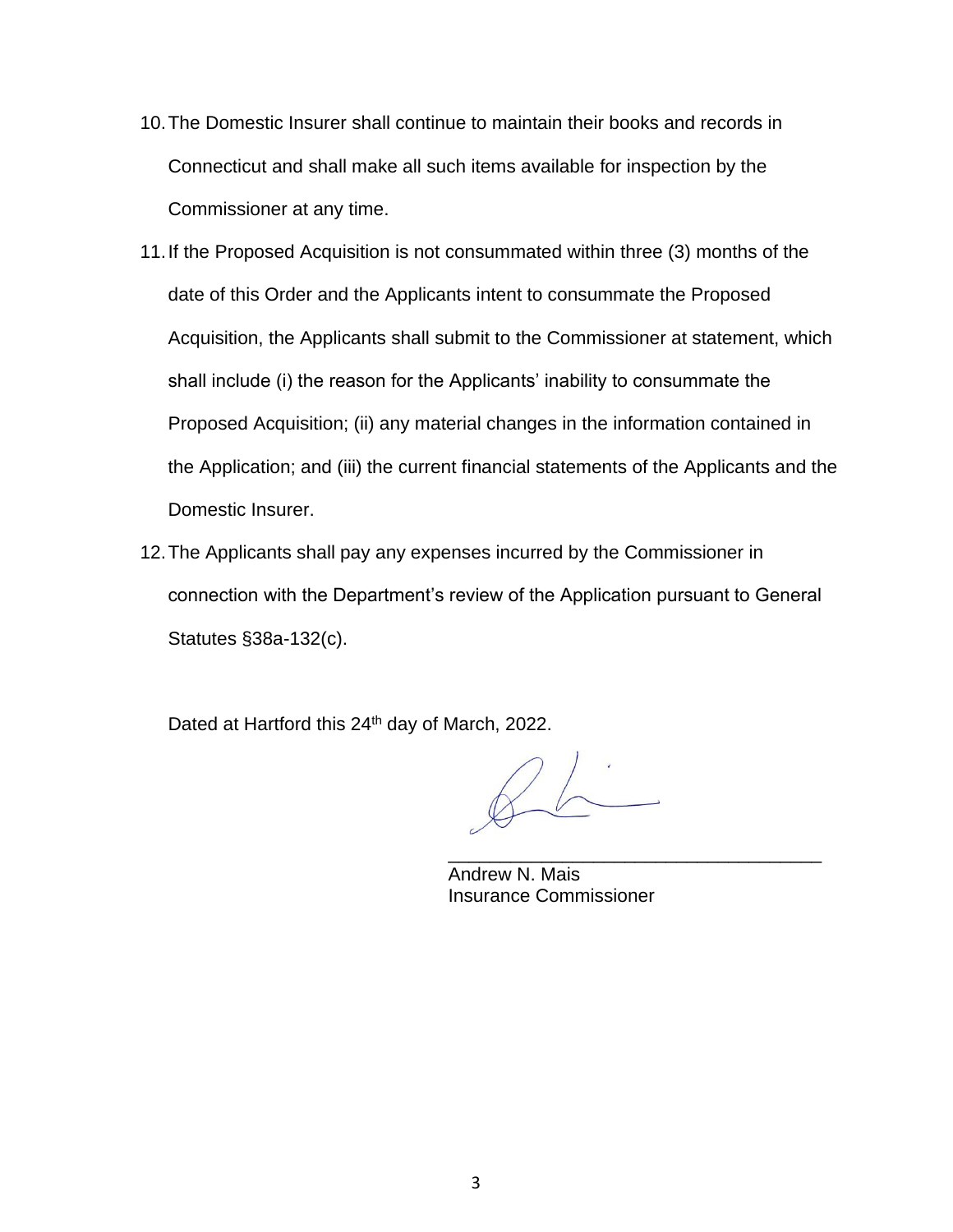

**STATE OF CONNECTICUT**

*INSURANCE DEPARTMENT*

-------------------------------------------------------------------------------X

In the Matter of:

PROPOSED ACQUISITION OF CONTROL OF

PRUDENTIAL RETIREMENT INSURANCE AND ANNUITY COMPANY **EXACUTE 1** 21-78

By

GREAT WEST LIFE & ANNUITY INS. CO., ET AL. -------------------------------------------------------------------------------X

### **PROPOSED FINAL DECISION**

#### **I. INTRODUCTION**

Great-West Life & Annuity Insurance Company, GWL&A Financial Inc., Great-West Lifeco U.S. LLC, Great-West Financial (Nova Scotia) Co., Great-West Lifeco Inc., Power Financial Corporation, Power Corporation of Canada, Pansolo Holding Inc., and The Desmaris Family Residuary Trust (collectively, the "Applicants"), seek the approval of the Insurance Commissioner of Connecticut for the proposed acquisition of control ("Proposed Acquisition") of Prudential Retirement Insurance and Annuity Company (the "Domestic Insurer") pursuant to an Amended and Restated Form A dated January, 27, 2022 ("Application") filed with the Connecticut Insurance Department ("Department") in accordance with General Statutes § 38a-130 and section 38a-138-6 of the Regulations of Connecticut State Agencies.

The Proposed Acquisition will be effected pursuant to the terms of the Master Transaction Agreement ("Agreement") between Prudential Financial, Inc. and Great-West Life & Annuity Insurance Company dated as of July 20, 2021.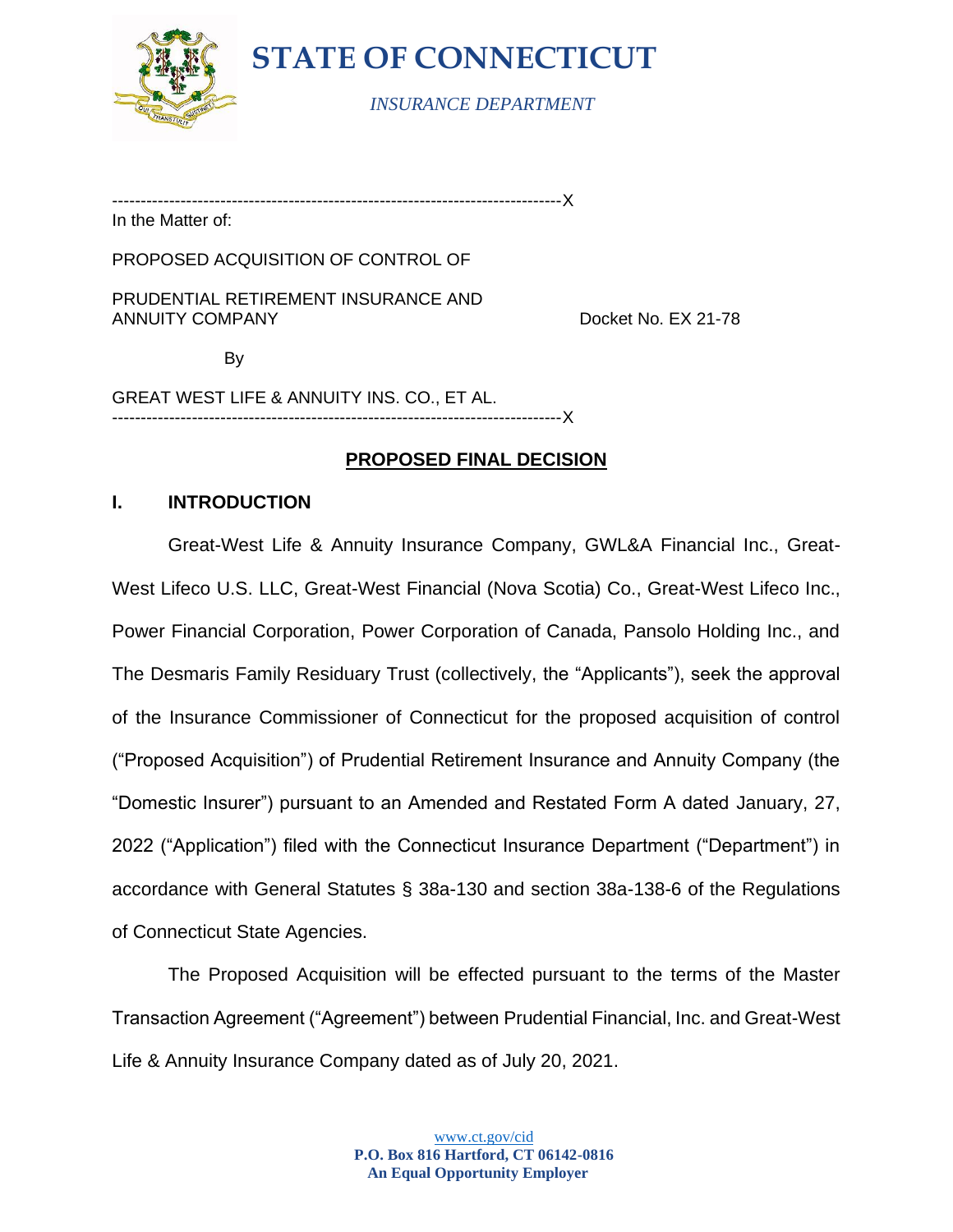The Insurance Commissioner ("Commissioner"), is required by General Statutes § 38a-138 and section 38a-136-6 of the Regulations of Connecticut State Agencies to hold a public hearing on the Proposed Acquisition of the Domestic Insurer withing thirty (30) days after the Commissioner determines that the Application is complete in all aspects. In this regard, the Department staff reviewed the original Form A dated August 17, 2021 and thereafter requested the Applicants to file Supplemental Information. On January 27, 2022, the Applicants filed an Amended and Restated Form A Application with the Department which amended and restated portions of the original Form A text and also included certain new and revised exhibits.

Based on a determination that the Applicant was substantially complete, the Commissioner issued a notice of public hearing dated February 3, 2022 in which he ordered that the public hearing be held on February 23, 2022 concerning the application for approval of the Proposed Acquisition of the Domestic Insurer. The hearing notice was subsequently published in the *Hartford Courant* once a week for two consecutive weeks. The notice of hearing was also filed by the Department with the Office of the Secretary of State on February 7, 2022 and was published on the Department's internet website. In accordance with section 38a-8-48 of the Regulations of Connecticut State Agencies, the Applicants and Domestic Insurer were designated as parties to this proceeding.

On February 16, 2022 the Commissioner appointed the undersigned to serve as Hearing Officer in this proceeding.

On February 23, 2022 the public hearing on the Proposed Acquisition of the Domestic Insurer was held before the undersigned.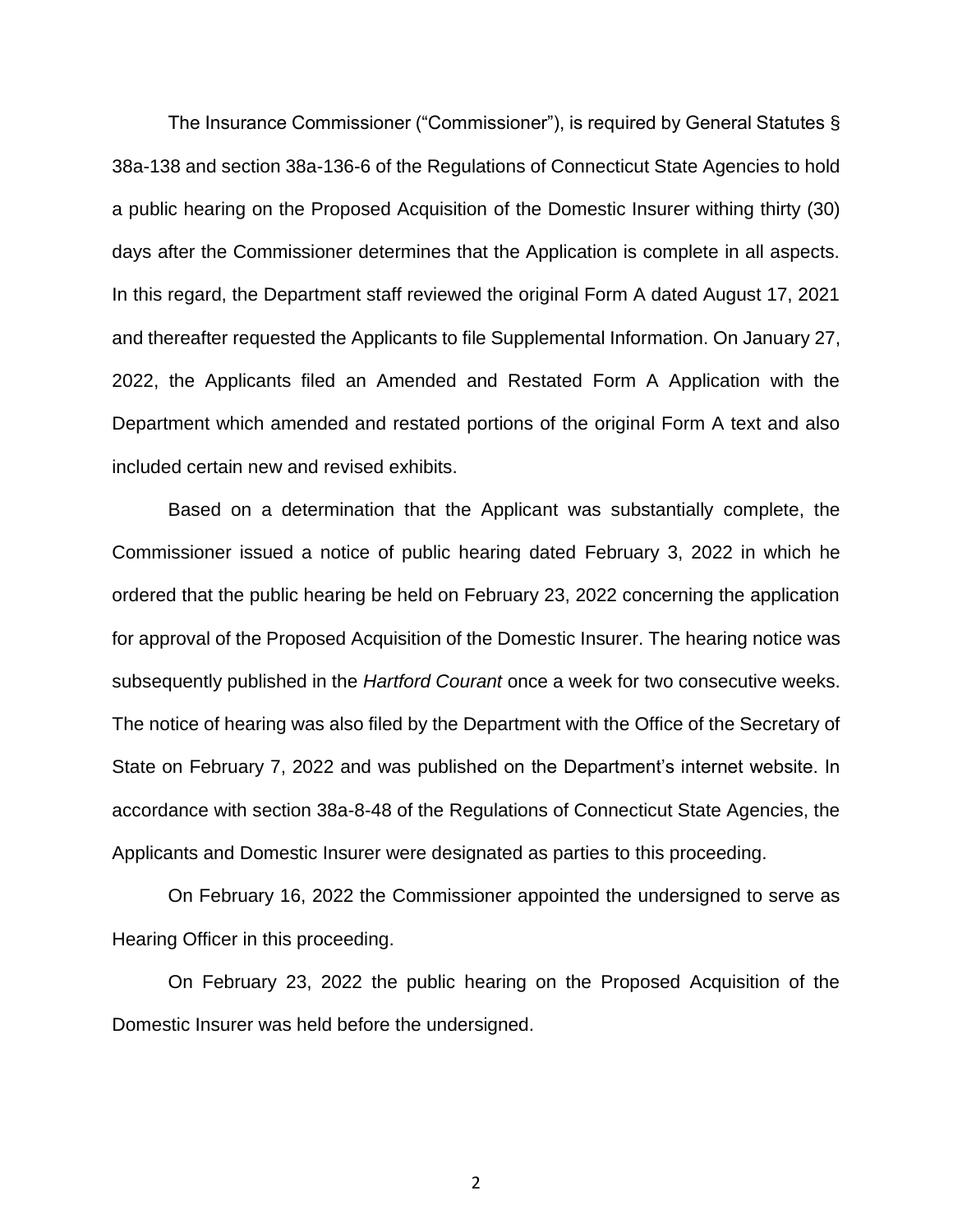Elizabeth P. Retersdorf, Esq. of Day Pitney, LLP, and Sean M. Diamond, Esq. and Bert Adams, Esq. of Eversheds Sutherland LLP represented the Applicants. Andra S. Bolotin of Great-West Life & Annuity Insurance Company, GWL&A Financial Inc., and Great-West Lifeco U.S. LLC, Brockett Hudson, Esq. of Empower Retirement, Garry MacNicholas of Great-West Financial (Nova Scotia) Co. and Great-West Lifeco Inc., Gregory D. Tretiak of Great-West Life & Annuity Insurance Company, Great-West Lifeco Inc., Power Financial Corporation and Power Corporation of Canada, Guy Desmarais of Pansolo Holding Inc., Paul Desmarais, Jr. of Great-West Life & Annuity Insurance Company, Great-West Lifeco Inc., Power Financial Corporation, Power Corporation of Canada and the Desmarais Family Residuary Trust, Rich Linton of Empower Retirement, and Ernest McNee of Corporation d'Investissements Sanpalo, testified at the public hearing on behalf of the Applicants.

Harry A. Dalessio, of Prudential Retirement Insurance and Annuity Company, testified on behalf of the Domestic Insurer.

The following Department staff participated in the hearing: Kathy Belfi, Director of Financial Regulation, Kenneth Cotrone, Insurance Certified Supervising Examiner, and Jennifer Dowty, Counsel to the Insurance Department.

Pursuant to the published hearing notice, the public was given an opportunity to speak at the hearing or to submit written comments on the Application with respect to the issues to be considered by the Commissioner. No oral or written comments on the Application were received.

#### **II. FINDINGS OF FACT**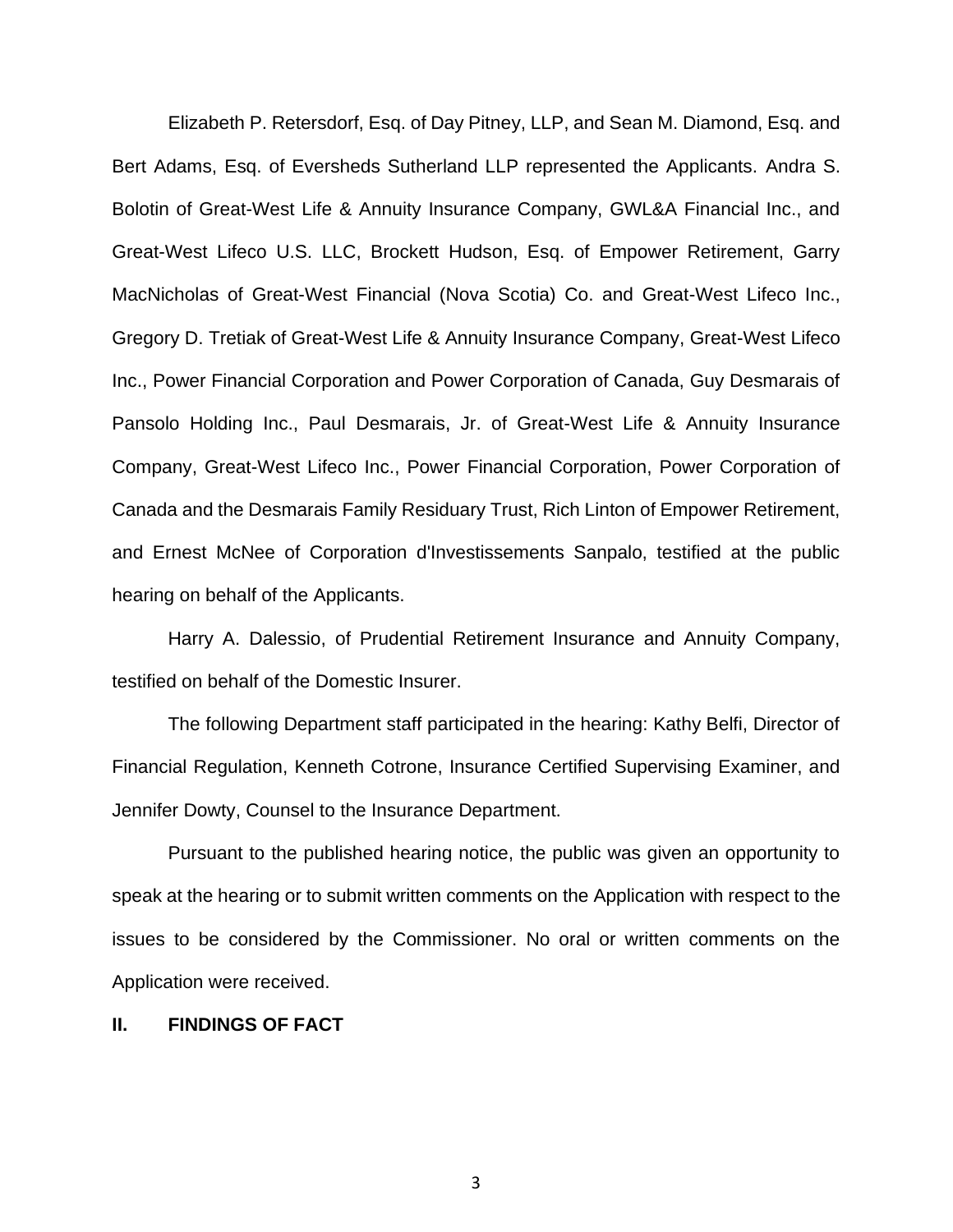After reviewing the exhibits entered into the record of this proceeding, and based on the written and oral testimony of the witnesses, the undersigned makes the following findings of fact:

- 1. Great-West Life & Annuity Insurance Company ("GWL&A"), is a Colorado domestic insurance company with a business address of 8515 East Orchard Road, Greenwood Village, Colorado. It was originally organized in 1907 and is a direct, wholly-owned subsidiary of GWL&A Financial Inc. GWL&A is licensed to sell life insurance, accident and health insurance, and annuities in 49 states, the District of Columbia, Puerto Rico, and the U.S. Virgin Islands.
- 2. GWL&A Financial Inc. ("GWL&A Financial"), is a Delaware corporation with a business address of 8515 East Orchard Road, Greenwood Village, Colorado. It was organized in 1998 and is an intermediate U.S. holding company of GWL&A, it is a direct, wholly-owned subsidiary of Great-West Lifeco U.S. LLC, its principal businesses are holding company and finance activities. It has no material operations or assets unrelated to its ownership interest in GWL&A.
- 3. Great-West Lifeco U.S. LLC ("Lifeco U.S."), is a Delaware limited liability company with a business address of 8515 East Orchard Road, Greenwood Village, Colorado. It was organized in 2007 and is an intermediate U.S. holding company of GWL&A Financial, and is a direct wholly-owned subsidiary of Great-West Financial (Nova Scotia) Co., its principal businesses are holding company and finance activities. It has no material operations or assets unrelated to its ownership interest in GWL&A Financial and its sister company, Putnam Investments.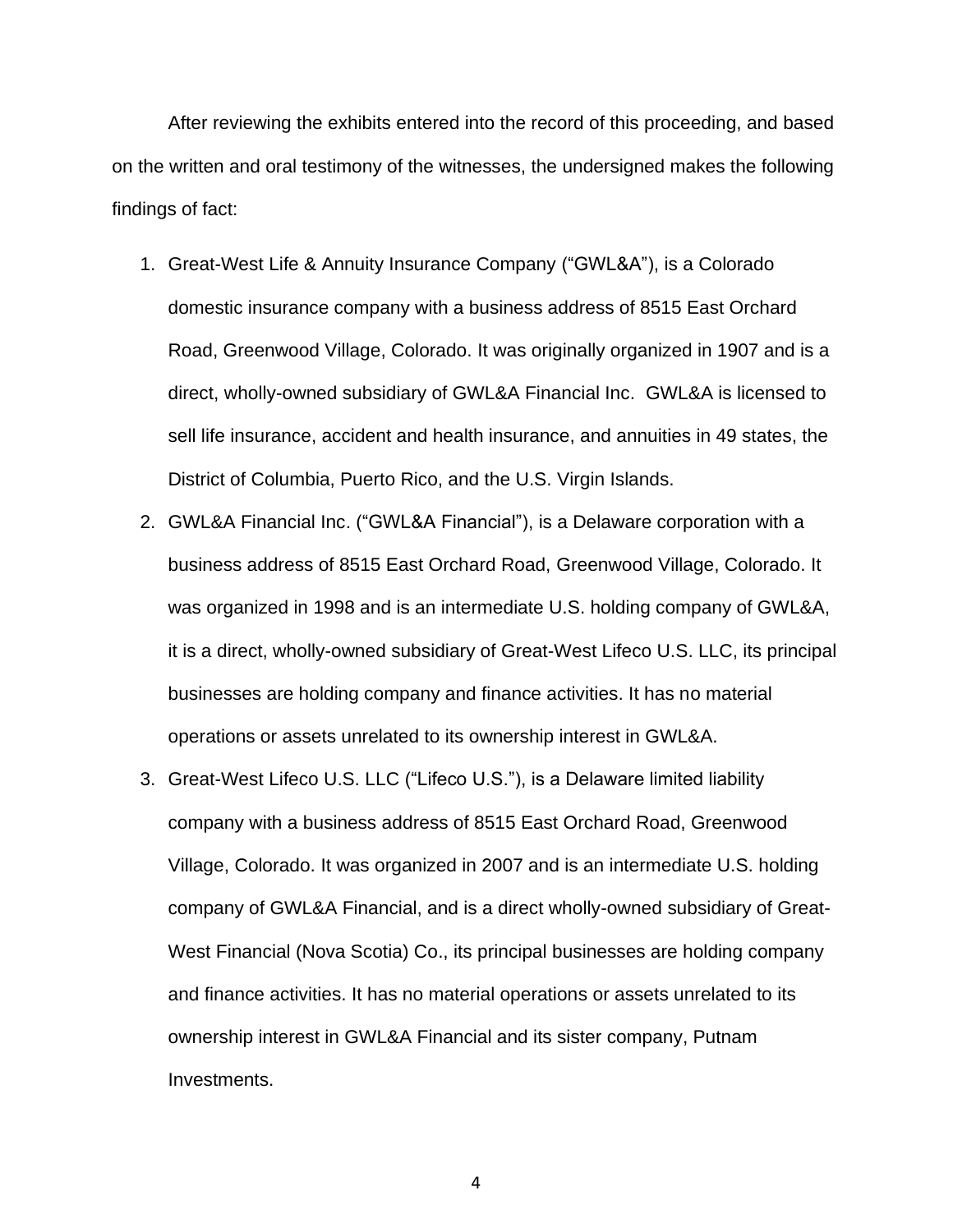- 4. Great-West Financial (Nova Scotia) Co., is a Canadian company with a business address of 600-1741 Lower Walter Street, Halifax, Nova Scotia, Canada. It was organized in 1998 and is an intermediate Canadian holding company of Lifeco U.S. and is a direct wholly-owned subsidiary of Great-West Lifeco Inc., its principal businesses are holding company and finance activities. It has no material operations or assets unrelated to its ownership interest in Lifeco U.S.
- 5. Great-West Lifeco Inc. ("Lifeco)" is a public company listed on the Toronto Stock Exchange with a business address of 100 Osbourne Street North, Winnipeg, Manitoba, Canada. It is an international financial services holding company with interests in life insurance, health insurance, retirement and investment services, asset management, and reinsurance businesses.
- 6. Power Financial Corporation ("Power Financial"), is a wholly owned subsidiary of Power Corporation of Canada with a business address of 751 Victoria Square, Montreal, Quebec, Canada. It is an international management and holding company with interests in financial services and asset management businesses in Canada, the United States and Europe. As of June 30, 2021 it controlled, directly or indirectly, 70.87% of the outstanding common shares of Lifeco and 65% of the voting rights attached to all of the outstanding voting shares of Lifeco.
- 7. Power Corporation of Canada ("Power Corporation"), is an international company with a business address of 751 Victoria Square, Montreal, Quebec, Canada. an international management and holding company with core holdings in insurance, retirement, wealth management and investment businesses. Power Corporation directly holds 100% of the issued and outstanding common shares of Power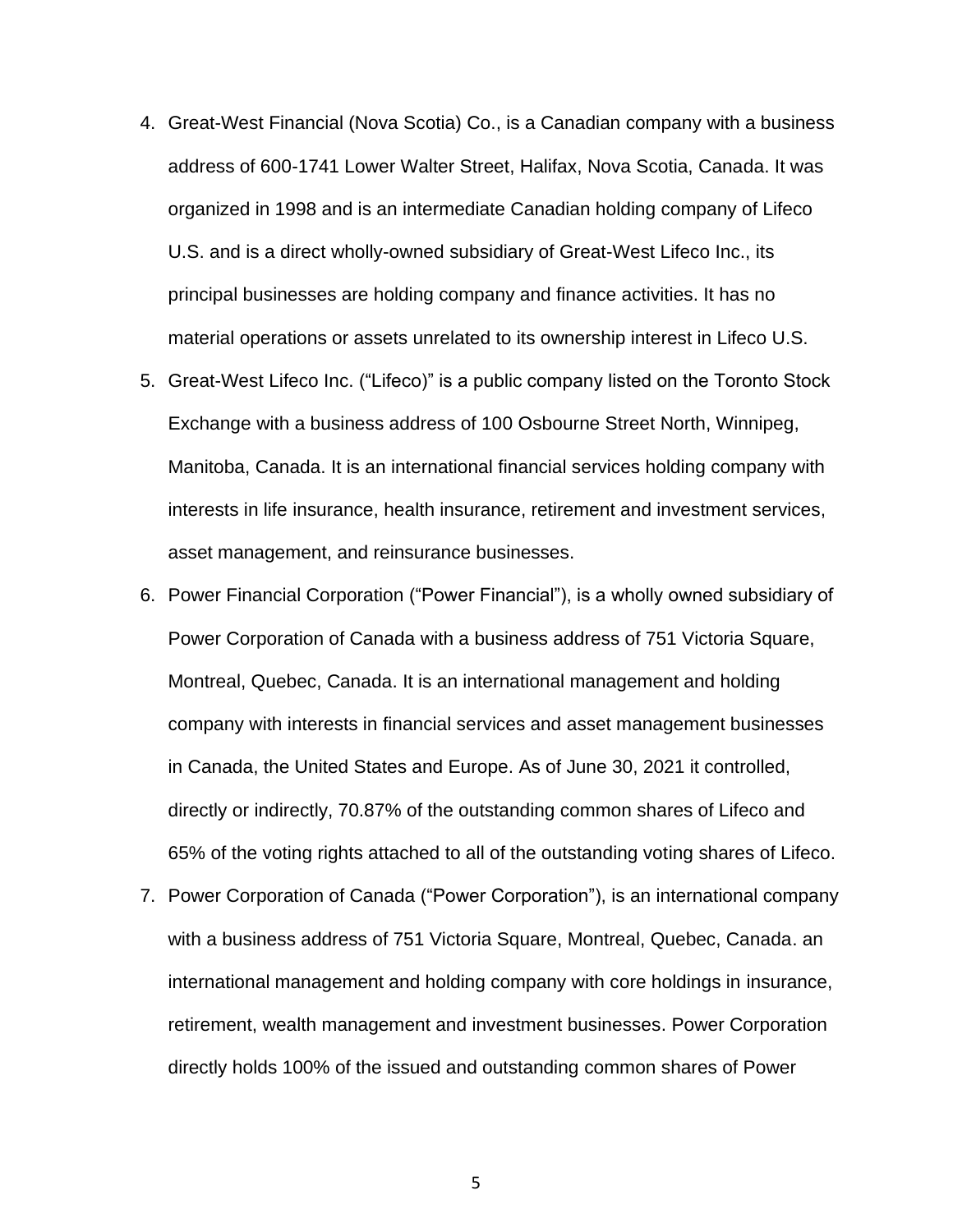Financial, which were delisted from the Toronto Stock Exchange following the completion of a reorganization transaction in 2020.

- 8. Pansolo Holding Inc. ("Pansolo") is a Canadian holding company with a business address of 961 Churchill Avenue, Sudbury, Ontario, Canada. It holds the Desmarais family's interests in Power Corporation. Pansolo is controlled by the Desmaris Family Residuary Trust which holds 99.99% of the voting interest in Pansolo. All of the other voting shares and the non-voting shares of Pansolo are owned by or for the benefit of members of the Desmarais family.
- 9. The Desmaris Family Residuary Trust (the "Trust"), is an irrevocable testamentary trust organized under the laws of Québec, Canada and has a business address of 759 Victoria Square Suite 520, Montreal, Quebec, Canada. There are four trustees of the Trust, Paul Desmarais Jr., André Desmarais, Michel Plessis-Bélair and Guy Fortin. The Trust is deemed the "ultimate controlling person" of GWL&A and will become the ultimate controlling person of the Domestic Insurer following the completion of the Proposed Acquisition.
- 10.Prudential Retirement Insurance and Annuity Company (the "Domestic Insurer") is a Connecticut-domiciled life insurance company with a business address of 280 Trumbull Street, Hartford, Connecticut. It is a wholly owned subsidiary of The Prudential Insurance Company of America ("PICA"), a New Jersey insurance company, which is, in turn, a wholly owned subsidiary of Prudential Financial, Inc. ("Prudential"), a New Jersey corporation.
- 11.The Proposed Acquisition of control of the Domestic Insurer will be effected pursuant to the terms of the Master Transaction Agreement dated as of July 20,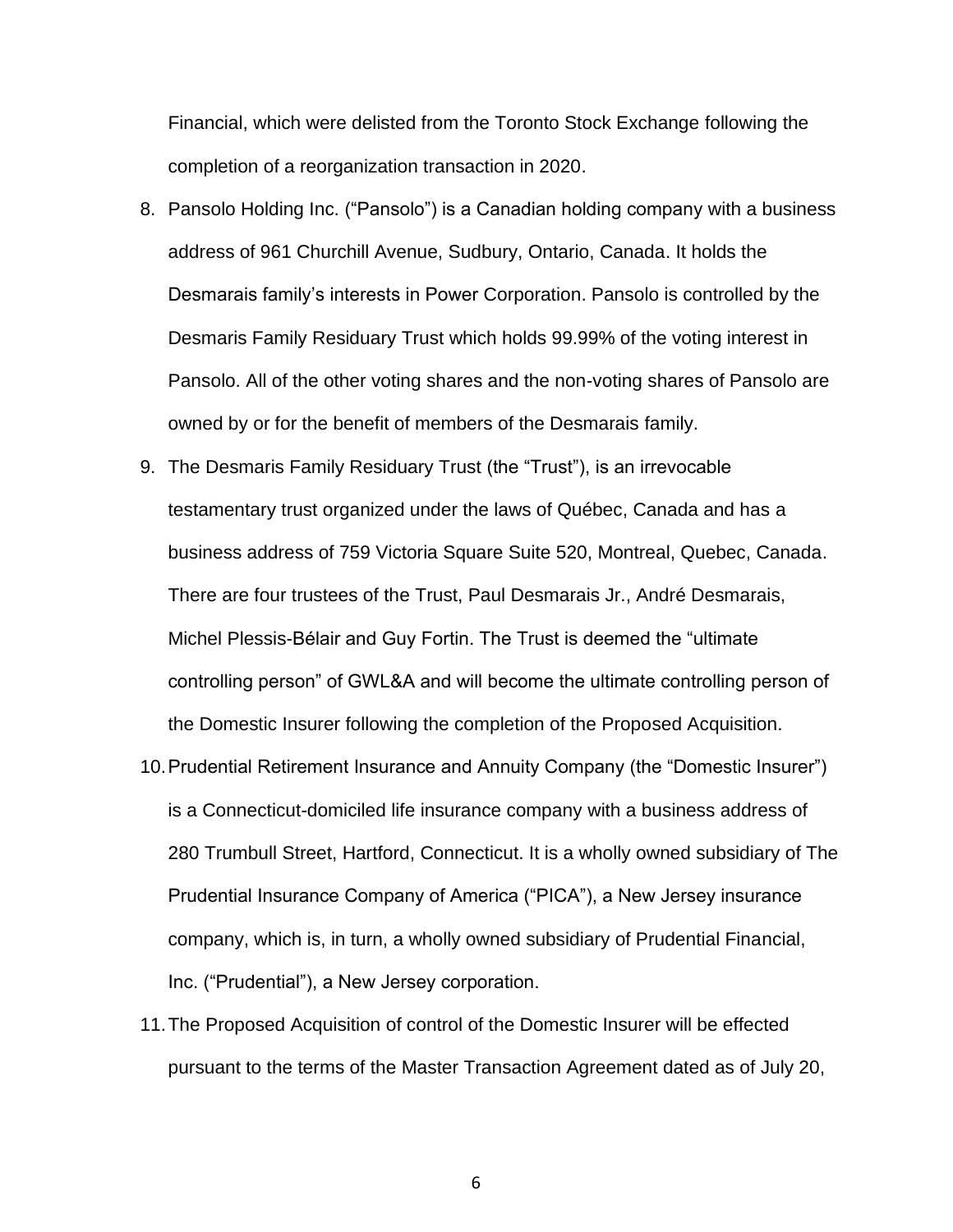2021, pursuant to which GWL&A will purchase all 25,000 of the issued and outstanding capital stock shares for the Domestic Insurer from PICA for approximately \$1.978 billion (which amount includes an approximately \$1.125 billion premium), subject to adjustment at the Closing based on Adjusted Statutory Book Value, Other Acquired Companies Shareholders Equity and the Adjustment for PRIAC IMR Tax Gross-up. By virtue of this acquisition GWL&A will directly acquire control of the Domestic Insurer and the other Applicants will indirectly acquire control of the Domestic Insurer.

- 12.The Applicants maintain that immediately following the closing of the Proposed Acquisition, the Domestic Insurer will continue to maintain its separate corporate existence and will continue its operations as currently conducted. The Applicants, pursuant to a Commitment Letter executed on February 18, 2022, also represent that the number of employees in Connecticut, employed by GWL&A and its subsidiaries will remain at or above 650 for the next four years.
- 13.Following are the names and titles of the respective executive officers and directors of the Applicants:

#### **Great-West Life & Annuity Insurance Company**

#### **Executive Officers**

| <b>Name</b>               | <b>Title</b>                              |
|---------------------------|-------------------------------------------|
| Edmund F. Murphy III      | <b>President and Chief Executive</b>      |
|                           | Officer                                   |
| Andra S. Bolotin          | <b>Executive Vice President and Chief</b> |
|                           | <b>Financial Officer</b>                  |
| Richard H. Linton, Jr.    | <b>President Workplace Solutions</b>      |
| <b>Richard G. Schultz</b> | <b>General Counsel, Chief Legal</b>       |
|                           | <b>Officer and Secretary</b>              |
| Kara S. Roe               | Controller                                |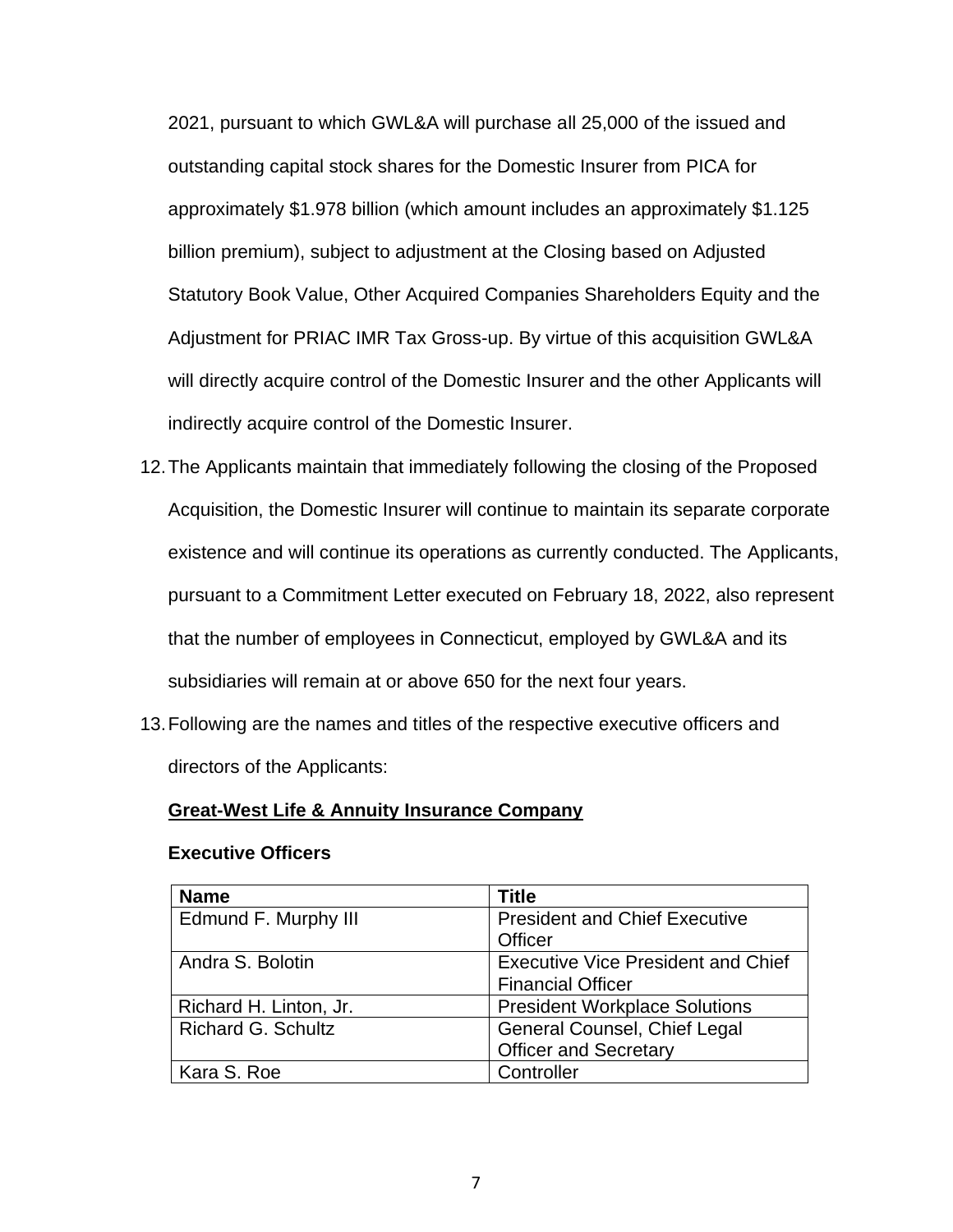### **Directors**

| <b>Name</b>            | <b>Title</b>    |
|------------------------|-----------------|
| John L. Bernbach       | <b>Director</b> |
| Roberta A. Bienfait    | <b>Director</b> |
| <b>Jeffrey Carney</b>  | <b>Director</b> |
| Marcel R. Coutu        | <b>Director</b> |
| André Desmarais        | <b>Director</b> |
| Paul Desmarais, Jr.    | <b>Director</b> |
| Gary A. Doer           | <b>Director</b> |
| <b>Gregory Fleming</b> | <b>Director</b> |
| <b>Claude Généreux</b> | <b>Director</b> |
| <b>Alain Louvel</b>    | <b>Director</b> |
| Paula Madoff           | <b>Director</b> |
| Paul A. Mahon          | Director        |
| Edmund F. Murphy III   | <b>Director</b> |
| R. Jeffrey Orr         | <b>Director</b> |
| Brian E. Walsh         | <b>Director</b> |
| Robert L. Reynolds     | <b>Director</b> |
| T. Timothy Ryan, Jr.   | <b>Director</b> |
| Jerome Selitto         | <b>Director</b> |
| Gregory D. Tretiak     | <b>Director</b> |

# **GWL&A Financial Inc.**

### **Executive Officers**

| <b>Name</b>               | Title                                     |
|---------------------------|-------------------------------------------|
| Edmund F. Murphy III      | <b>President and Chief Executive</b>      |
|                           | Officer                                   |
| Andra S. Bolotin          | <b>Executive Vice President and Chief</b> |
|                           | <b>Financial Officer</b>                  |
| <b>Richard G. Schultz</b> | <b>General Counsel, Chief Legal</b>       |
|                           | <b>Officer and Secretary</b>              |
| Kara S. Roe               | <b>Vice President and Controller</b>      |

### **Directors**

| <b>Name</b>        | <b>Title</b>    |
|--------------------|-----------------|
| R. Jeffrey Orr     | <b>Director</b> |
| Paul A. Mahon      | <b>Director</b> |
| Robert L. Reynolds | <b>Director</b> |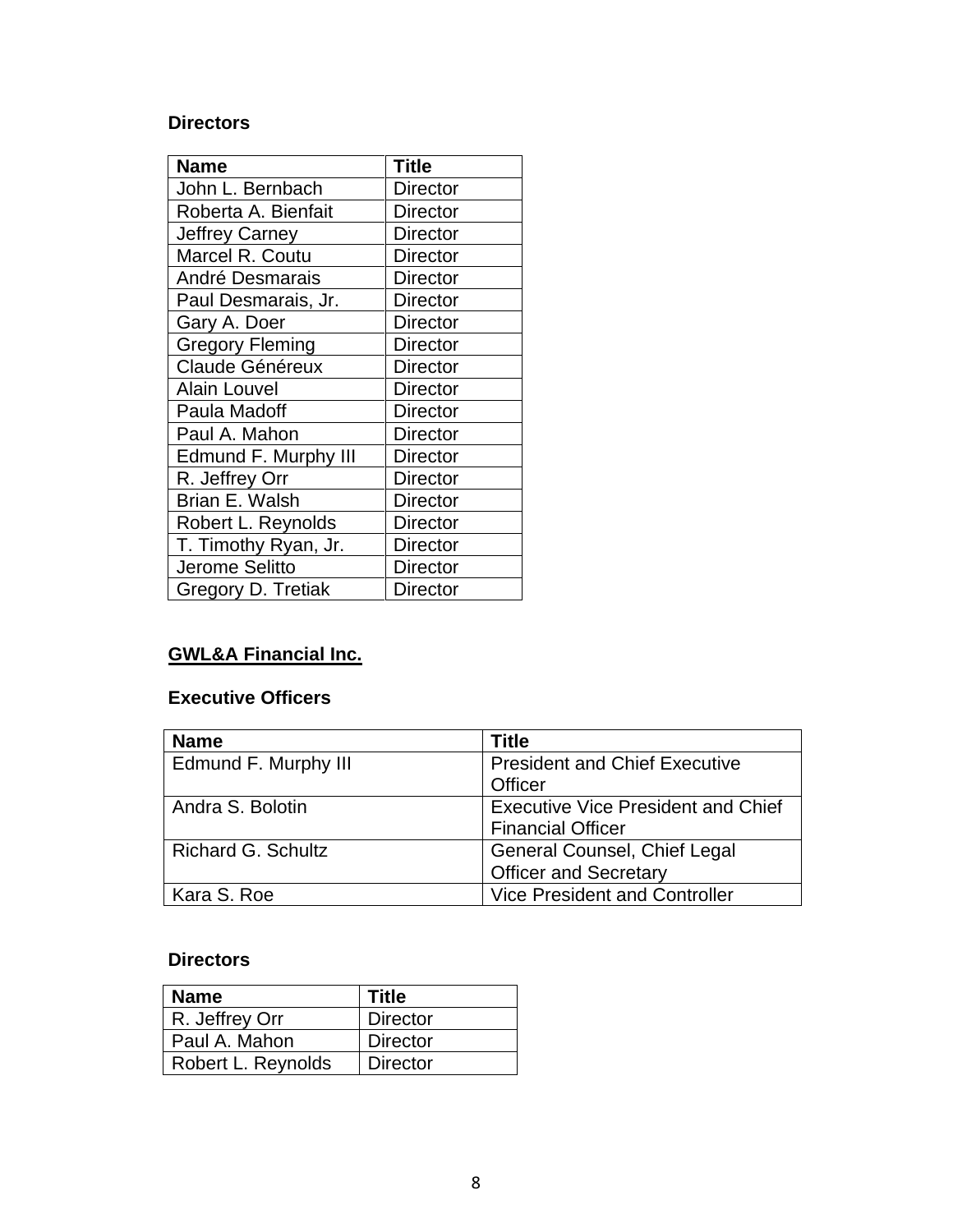### **Great-West Lifeco U.S. LLC**

### **Executive Officers**

| <b>Name</b>        | <b>Title</b>                              |
|--------------------|-------------------------------------------|
| Paul Mahon         | <b>President and Chief Executive</b>      |
|                    | Officer                                   |
| Andra S. Bolotin   | <b>Executive Vice President and Chief</b> |
|                    | <b>Financial Officer</b>                  |
| Kara S. Roe        | Treasurer                                 |
| Richard G. Schultz | Secretary                                 |

### **Directors**

| <b>Name</b>        | Title           |
|--------------------|-----------------|
| R. Jeffrey Orr     | <b>Director</b> |
| Paul A. Mahon      | <b>Director</b> |
| Robert L. Reynolds | <b>Director</b> |

### **Great-West Financial (Nova Scotia) Co.**

### **Executive Officers**

| <b>Name</b>                        | <b>Title</b> |
|------------------------------------|--------------|
| <b>Charles Henaire   President</b> |              |
| <b>Gord Peters</b>                 | Secretary    |

### **Directors**

| <b>Name</b>              | <b>Title</b>    |
|--------------------------|-----------------|
| <b>Garry MacNicholas</b> | <b>Director</b> |
| Jeff Macoun              | <b>Director</b> |
| David McCarthy           | <b>Director</b> |

## **Great-West Lifeco Inc.**

### **Executive Officers**

| <b>Name</b>   | Title                                |
|---------------|--------------------------------------|
| Paul A. Mahon | <b>President and Chief Executive</b> |
|               | Officer                              |
| Arshil Jamal  | President and Group Head,            |
|               | Strategy, Investments, Reinsurance   |
|               | and Corporate Development            |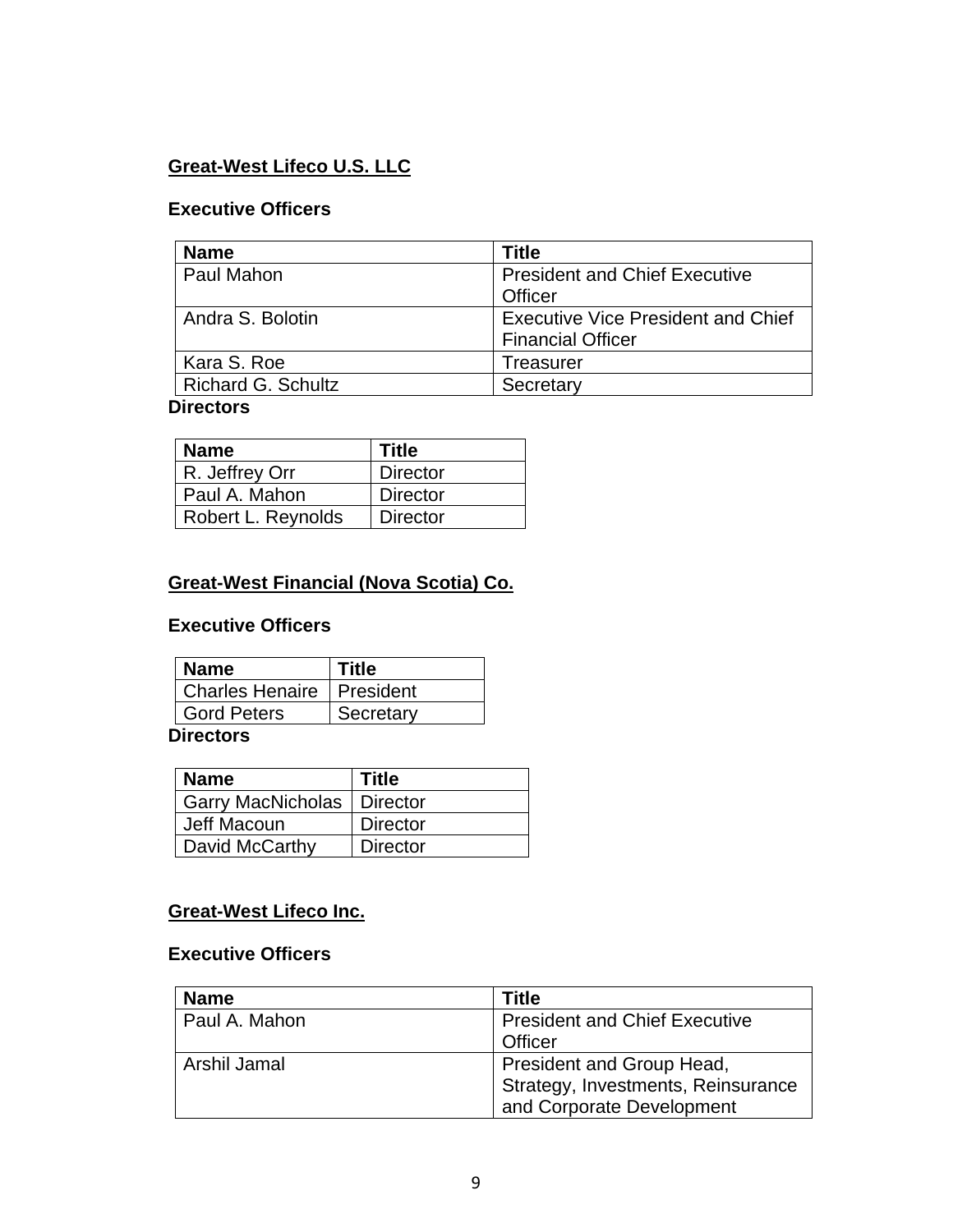| <b>Garry MacNicholas</b> | <b>Executive Vice President and Chief</b><br><b>Financial Officer</b> |
|--------------------------|-----------------------------------------------------------------------|
| <b>Gord Peters</b>       | Vice-President, Associate General                                     |
|                          | <b>Counsel and Corporate Secretary</b>                                |
| David Harney             | <b>President and Chief Operating</b>                                  |
|                          | Officer, Europe                                                       |
| Jeff Macoun              | <b>President and Chief Operating</b>                                  |
|                          | Officer, Canada                                                       |
| <b>Charles Henaire</b>   | <b>Executive Vice-President, Deputy</b>                               |
|                          | <b>Chief Financial Officer, Chief</b>                                 |
|                          | <b>Accounting and Control Officer</b>                                 |
| David McCarthy           | Executive Vice-President and                                          |
|                          | Deputy CFO, Corporate                                                 |
|                          | <b>Development and Capital</b>                                        |
|                          | Management                                                            |

### **Directors**

| <b>Name</b>              | <b>Title</b>    |
|--------------------------|-----------------|
| Michael R. Amend         | Director        |
| Deborah J. Barrett       | <b>Director</b> |
| Roberta A. Bienfait      | <b>Director</b> |
| <b>Heather Conway</b>    | <b>Director</b> |
| Marcel R. Coutu          | <b>Director</b> |
| André Desmarais          | Director        |
| Paul Desmarais, Jr.      | <b>Director</b> |
| Gary A. Doer             | <b>Director</b> |
| David G. Fuller          | <b>Director</b> |
| <b>Claude Généreux</b>   | <b>Director</b> |
| Elizabeth C. Lempres     | Director        |
| Paula B. Madoff          | Director        |
| Paul A. Mahon            | Director        |
| Susan J. McArthur        | <b>Director</b> |
| R. Jeffrey Orr           | <b>Director</b> |
| T. Timothy Ryan, Jr.     | <b>Director</b> |
| <b>Gregory D.Tretiak</b> | <b>Director</b> |
| Siim A. Vanaselja        | <b>Director</b> |
| Brian E. Walsh           | Director        |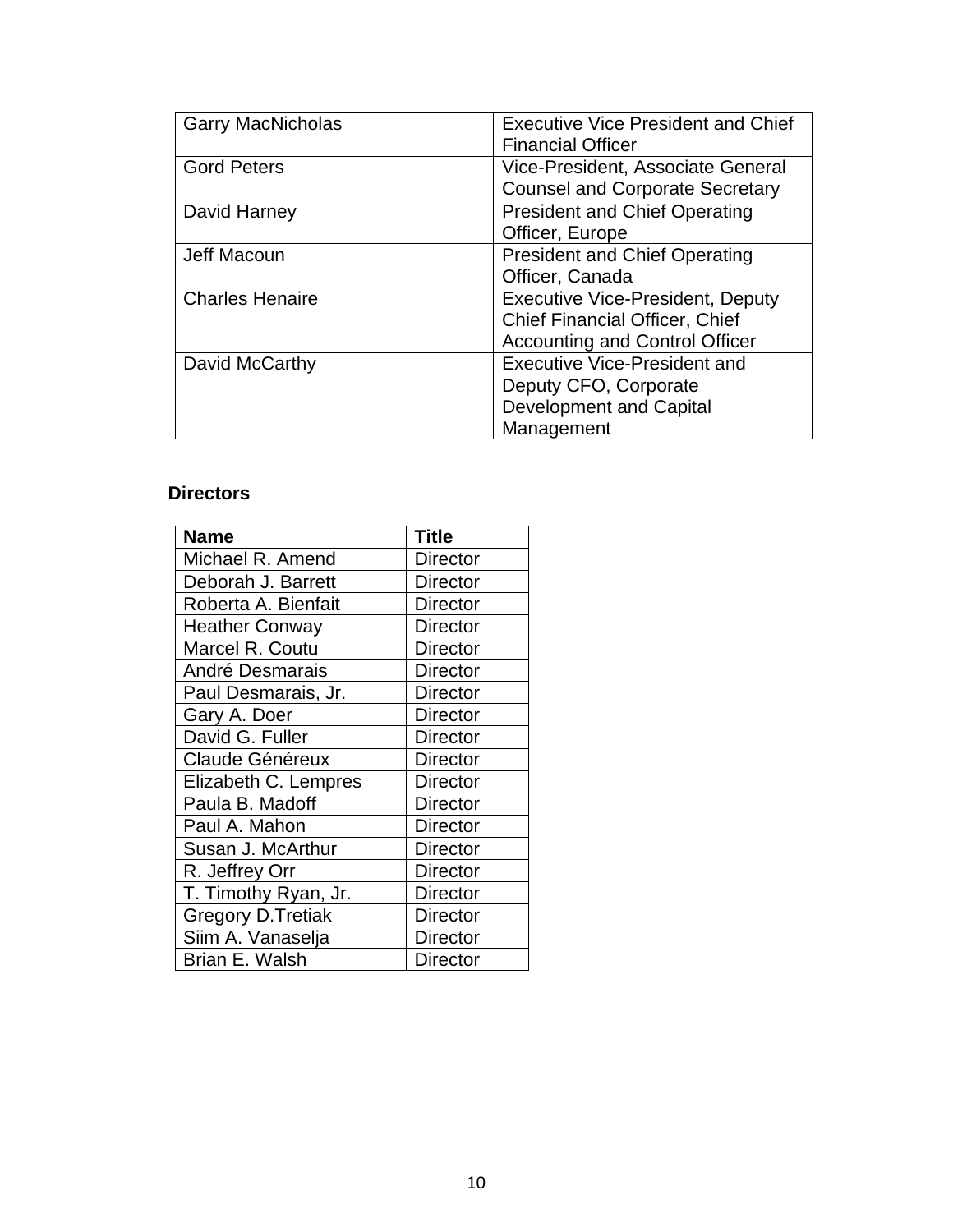# **Power Financial Corporation**

## **Executive Officers**

| <b>Name</b>        | <b>Title</b>                              |
|--------------------|-------------------------------------------|
| R. Jeffrey Orr     | <b>President and Chief Executive</b>      |
|                    | Officer                                   |
| Gregory D. Tretiak | <b>Executive Vice President and Chief</b> |
|                    | <b>Financial Officer</b>                  |
| Denis Le Vasseur   | <b>Vice-President and Controller</b>      |
| Stéfane Lemay      | Vice-President, General Counsel           |
|                    | and Secretary                             |

### **Directors**

| <b>Name</b>          | <b>Title</b>    |
|----------------------|-----------------|
| André Desmarais      | <b>Director</b> |
| Paul Desmarais, Jr.  | <b>Director</b> |
| Gary A. Doer         | <b>Director</b> |
| R. Jeffrey Orr       | <b>Director</b> |
| T. Timothy Ryan, Jr. | <b>Director</b> |
| Siim A. Vanaselja    | <b>Director</b> |

# **Power Corporation of Canada**

## **Executive Officers**

| <b>Name</b>        | <b>Title</b>                                 |
|--------------------|----------------------------------------------|
| R. Jeffrey Orr     | <b>President and Chief Executive Officer</b> |
| Gregory D. Tretiak | <b>Executive Vice President and Chief</b>    |
|                    | <b>Financial Officer</b>                     |
| Denis Le Vasseur   | <b>Vice-President and Controller</b>         |
| Stéfane Lemay      | Vice-President, General Counsel and          |
|                    | Secretary                                    |

### **Directors**

| <b>Name</b>         | <b>Title</b>    |
|---------------------|-----------------|
| Pierre Beaudoin     | <b>Director</b> |
| Marcel R. Coutu     | <b>Director</b> |
| André Desmarais     | <b>Director</b> |
| Paul Desmarais, Jr. | <b>Director</b> |
| Gary A. Doer        | <b>Director</b> |
| Anthony R. Graham   | <b>Director</b> |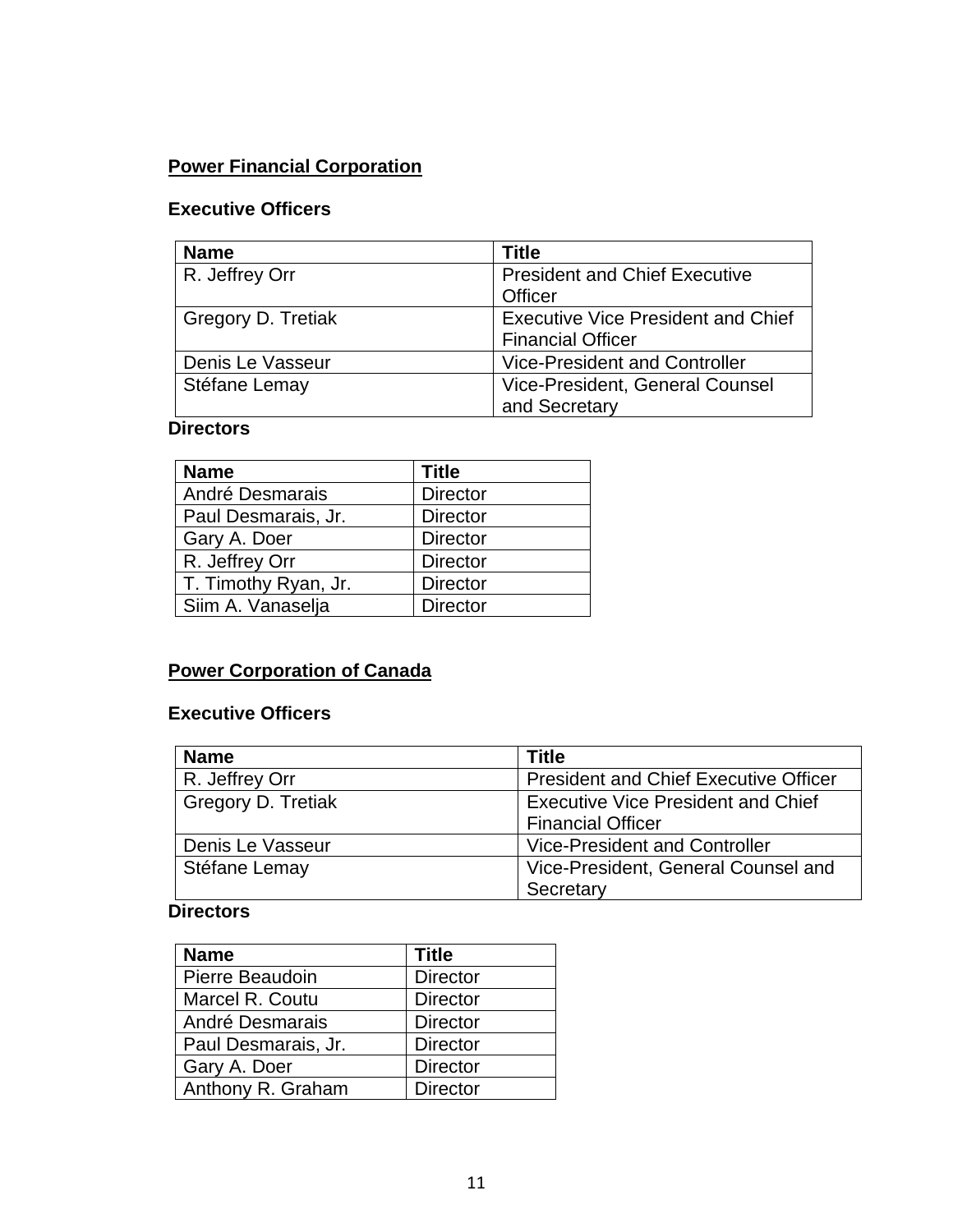| J. David A. Jackson     | <b>Director</b> |
|-------------------------|-----------------|
| <b>Sharon MacLeod</b>   | <b>Director</b> |
| Paula B. Madoff         | <b>Director</b> |
| <b>Isabelle Marcoux</b> | <b>Director</b> |
| <b>Christian Noyer</b>  | <b>Director</b> |
| R. Jeffrey Orr          | <b>Director</b> |
| T. Timothy Ryan, Jr.    | <b>Director</b> |
| Siim A. Vanaselja       | <b>Director</b> |

### **Pansolo Holding Inc.**

### **Executive Officer**

| <b>Name</b>   | Fitle     |
|---------------|-----------|
| Guy Desmarais | President |

#### **Director**

| <b>Name</b>          | tle      |
|----------------------|----------|
| <b>Guy Desmarais</b> | Director |

#### **The Desmarais Family Residuary Trust**

### **Voting Trustees**

| <b>Name</b>           | Title          |
|-----------------------|----------------|
| André Desmarais       | <b>Trustee</b> |
| Paul Desmarais, Jr.   | Trustee        |
| Guy Fortin            | Trustee        |
| Michel Plessis-Bélair | Trustee        |

14.The biographical affidavits of the executive officers of the Applicants included in the record of this proceeding and the files of the Department describe each individual's educational background, professional credentials, and employment history, and attests to the competence, experience and integrity of those individuals who would control the operation of the Applicants and indirectly the Domestic Insurer post-acquisition.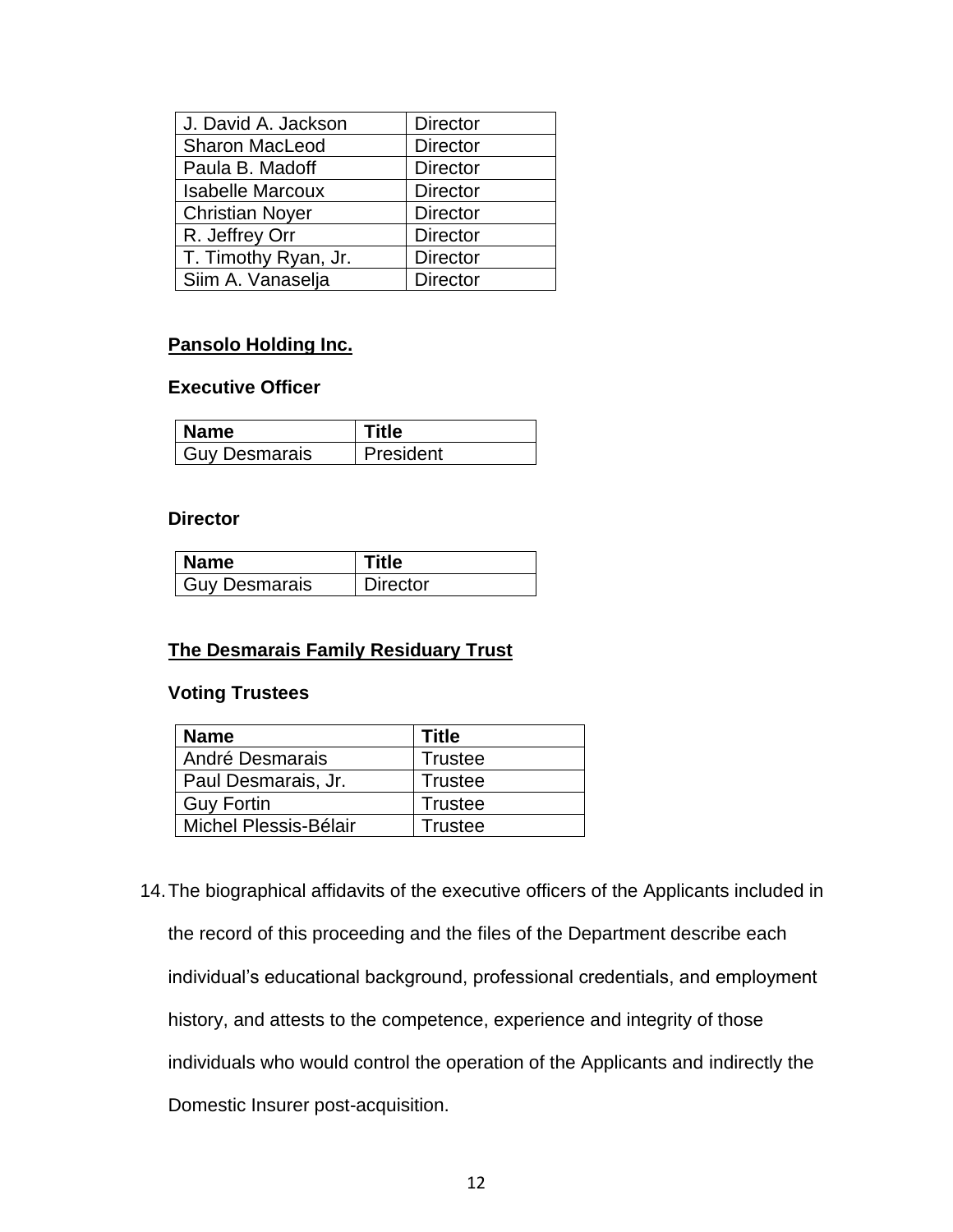15.The Applicants represent that they have no intention of changing the day-to-day management of the business and operations of the Domestic Insurer, however, they do plan on nominating some new directors and appointing new executive officers. Following are the names and titles of the directors and executive officers of the Domestic Insurer post-acquisition:

#### **Executive Officers**

| <b>Name</b>             | Title                              |
|-------------------------|------------------------------------|
| <b>Christine Moritz</b> | <b>President and CEO</b>           |
| Kara Roe                | <b>Chief Financial Officer and</b> |
|                         | Controller                         |
| Vanessa Barker          | Treasurer and VP                   |
| Ryan Logsdon            | Secretary                          |

**Directors**

| <b>Name</b>           | <b>Title</b>       |
|-----------------------|--------------------|
| Andra Bolotin         | <b>Director</b>    |
| <b>Harry Dalessio</b> | <b>Director</b>    |
| Jonathan Kreider      | <b>Director</b>    |
| <b>Rich Linton</b>    | Director, Chairman |
| <b>Mary Maiers</b>    | <b>Director</b>    |
| <b>Tina Wilson</b>    | <b>Director</b>    |

- 16.The biographical affidavits of the members of the directors and officers of the Domestic Insurer, post-acquisition, included in the record of this proceeding and the files of the Department describe each individual's educational background, professional credentials, and employment history, and attests to the competence, experience and integrity of those individuals who would control the operation of the Domestic Insurer after the Proposed Acquisition.
- 17.The Applicants represent that they have no present plans or proposals to cause the Domestic Insurer to declare any extraordinary dividend or make other distributions, to liquidate the Domestic Insurer, to sell the assets of the Domestic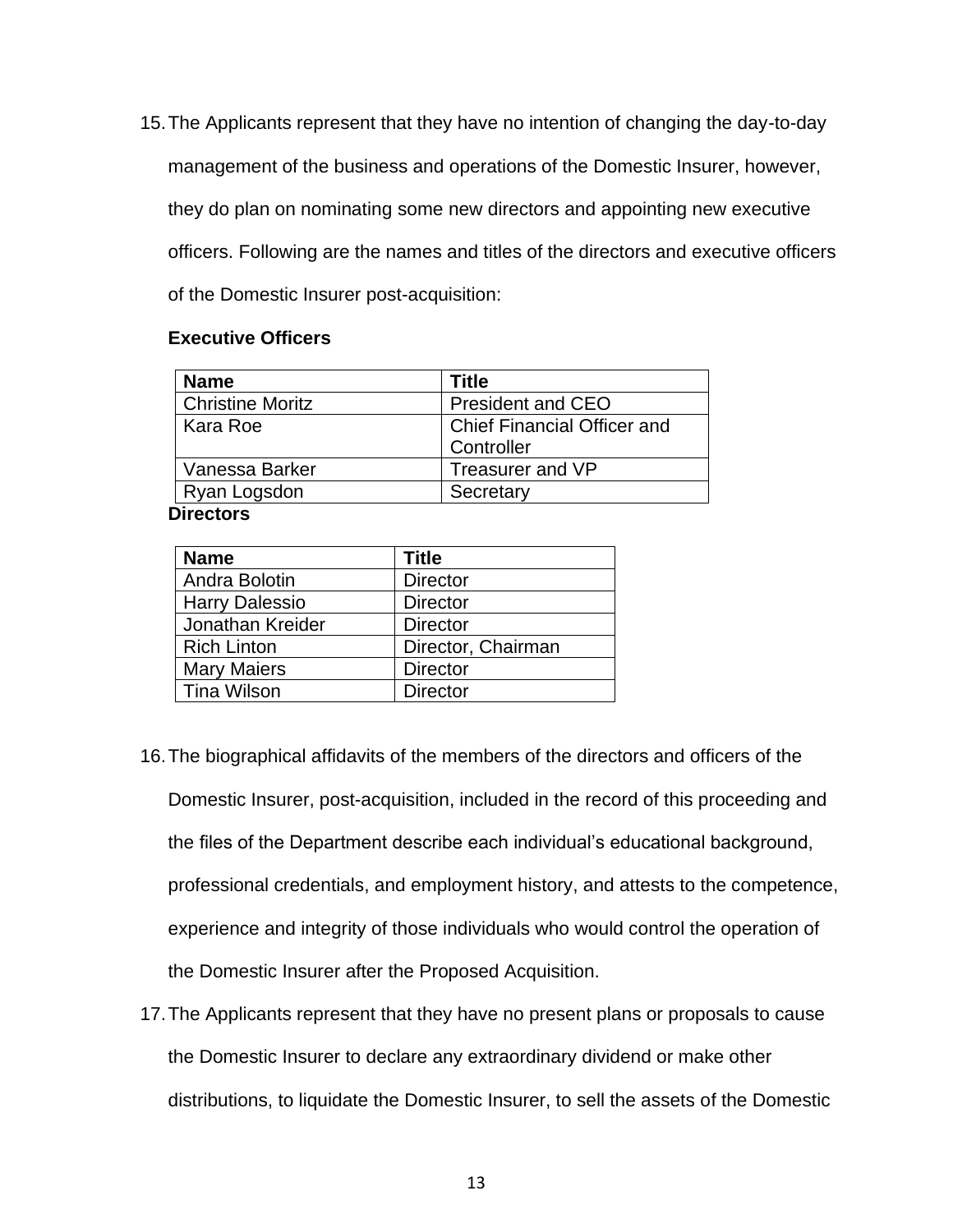Insurer (other than in the ordinary course of business), to merge or consolidate the Domestic Insurer with any person or persons or to make any other material change in the Domestic Insurer's business operations, corporate structure or management.

- 18.The Applicants have represented that they do not currently have plans to move the Domestic Insurer's corporate records from their current approved location of Connecticut and understand should they wish to eventually move them they will adhere to all Department processes for obtaining the approval required prior to any movement of the records. The Applicants further represent to that they shall make the Domestic Insurer's books, records, documents, accounts, vouchers, and agreements available for inspection by the Commissioner at any time.
- 19.Other than as disclosed in the Application, none of the Applicants, their affiliates or, to the Applicants' knowledge, any of the Individuals associated with the Applicants holds of record or beneficially owns any voting securities of the Domestic Insurer or any of its controlling persons. Other than as disclosed in the Application, none of the Applicants, their affiliates or, to the Applicants' knowledge, any of the Individuals associated with the Applicants has any right to acquire any voting securities issued by the Domestic Insurer or any of its controlling persons.
- 20.Other than as disclosed in the Application, there are no contracts, arrangements or understandings with respect to any voting security of the Domestic Insurer or any of its controlling persons in which any of the Applicants, their affiliates or the Individuals associated with the Applicants is involved, including but not limited to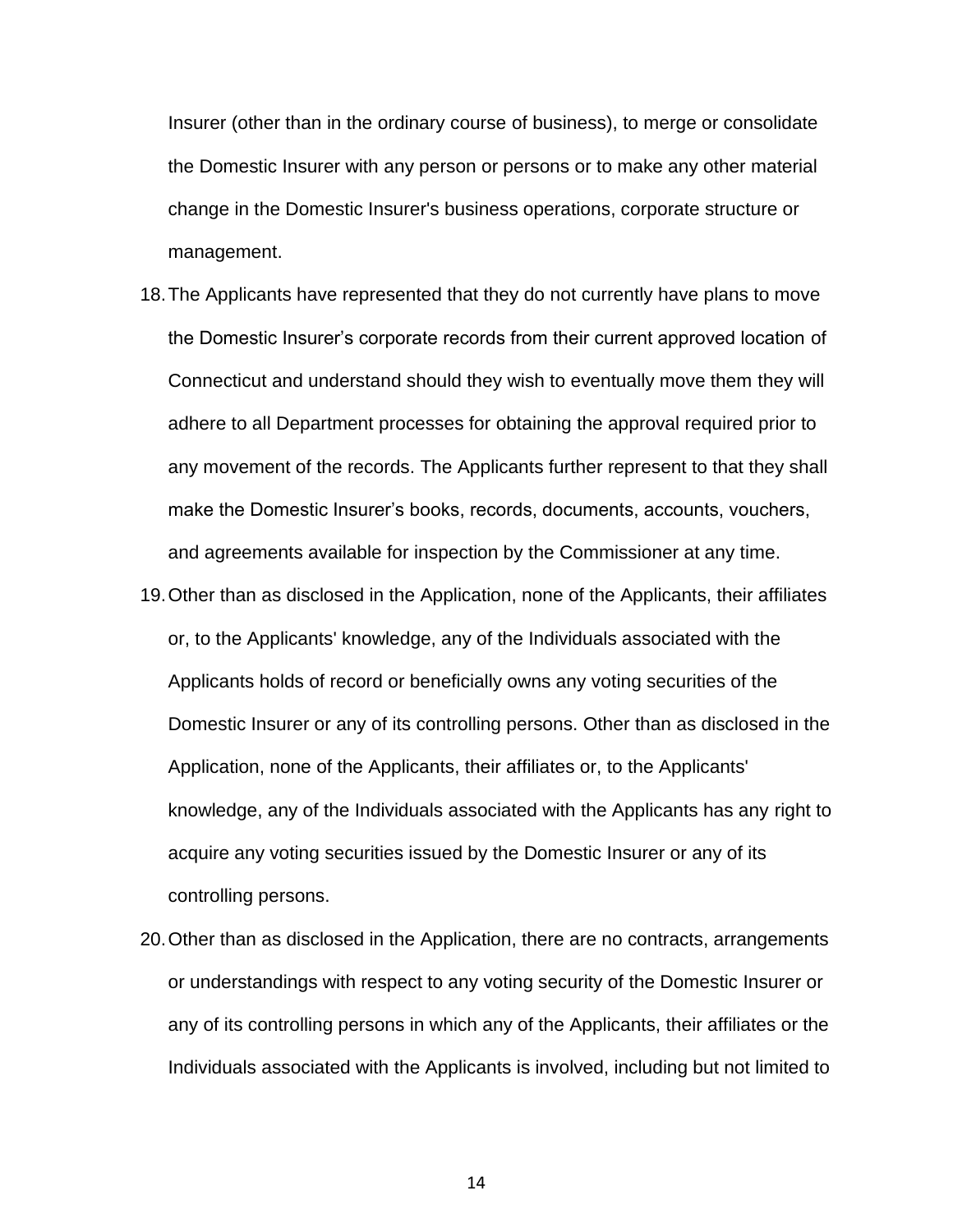transfer of any of the securities, joint ventures, loan or option arrangements, puts or calls, guarantees of loans, guarantees against loss or guarantees of profits, division of losses or profits, or the giving or withholding of proxies.

- 21.During the last twelve (12) calendar months preceding the filing of the Application, none of the Applicants, their affiliates or, to the knowledge of the Applicants, any of the Individuals associated with the Applicants has purchased any voting securities of the Domestic Insurer or any of its controlling persons.
- 22.None of the Applicants, their affiliates or, to the knowledge of the Applicants, any of the Individuals associated with the Applicants, or anyone based upon interviews or at the suggestion of the foregoing persons has made any recommendations to purchase any voting securities of the Domestic Insurer or any of its controlling persons during the twelve (12) calendar months preceding the filing of the Application.
- 23.Except as disclosed in the Master Transaction Agreement, there are no agreements, contracts, or understandings made with any broker-dealer as to solicitation of voting securities of the Domestic Insurer or any of its controlling persons for tender with regard to the Proposed Acquisition.

#### **III. DISCUSSION**

The Commissioner is required to approve the Proposed Acquisition unless, after a public hearing, he finds that the proposed acquisition of control of the Domestic Insurer would result in any of the conditions set forth in General Statutes §§ 38a-132(a)(1) through (6). These conditions will be addressed in turn.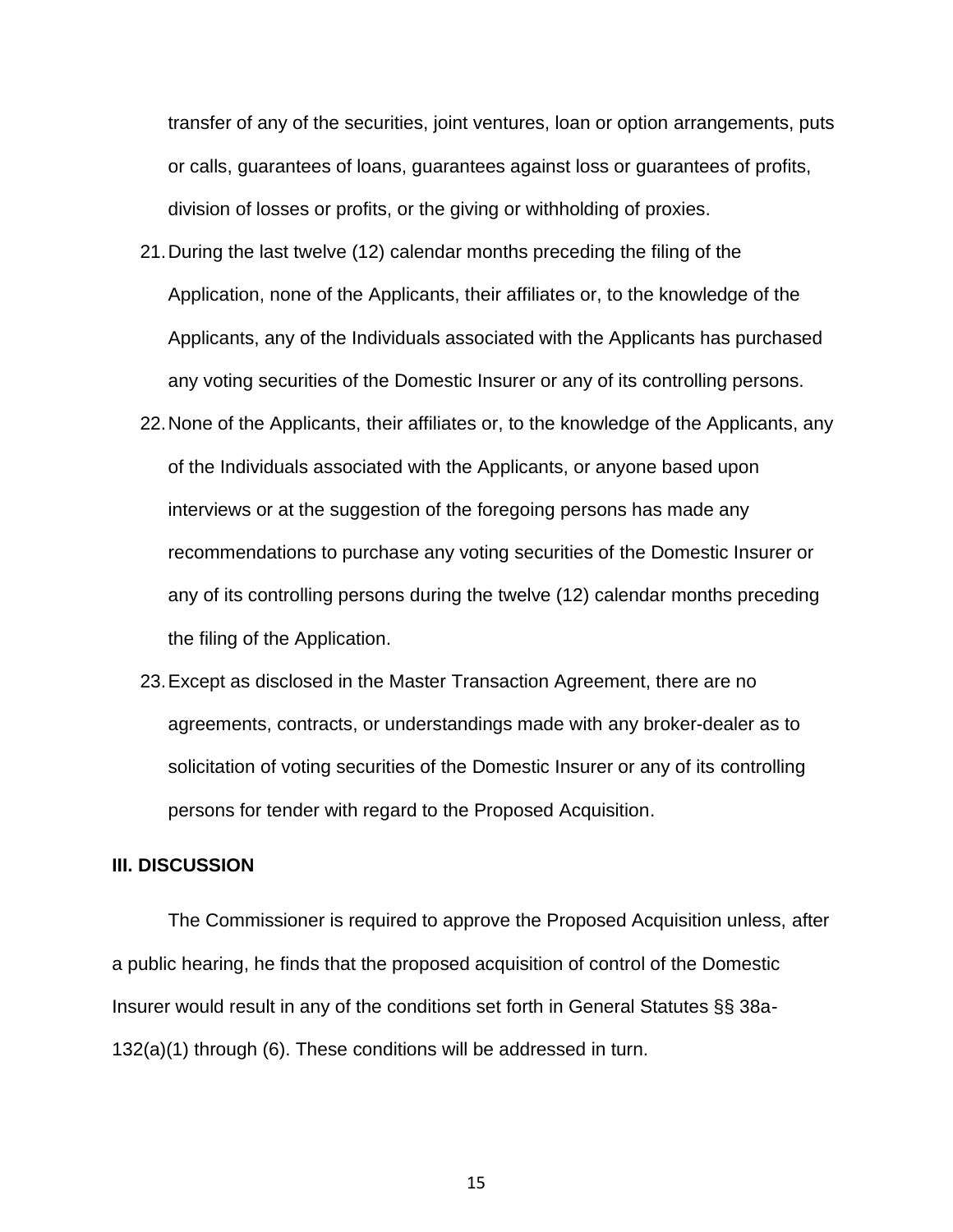#### **(1) After the change of control, the Domestic Insurers would not be able to satisfy the requirements for the issuance of a license to write the line, or lines of business for which they are presently licensed.**

General Statutes § 38a-132(a)(1) requires the Domestic Insurer to satisfy the requirements for the issuance of licenses to write the line or lines of business for which it is presently licensed following the proposed acquisition of control. The Domestic Insurer is currently licensed pursuant to General Statutes § 38a-41 and satisfies the requirements for the issuance of a license to write the lines of business for which it is licensed. The Applicants, through testimony and submissions, indicate that no changes will be made to the Domestic Insurer such that it would not be able to satisfy the requirements for the issuance of its licenses.

In addition to the financial requirement criteria set forth in General Statutes § 38a-72, the Department considers the location of the company's books, records and assets, and the management of the company when evaluating an insurer's ability to operate in this state pursuant to § 38a-41 and satisfy the requirements for the issuance of a license to write the lines of business for which they are licensed. The Applicants, through testimony and submissions, have confirmed that the books and records will remain in their present approved location.

In pre-filed testimony, Ms. Bolotin stated:

Following the consummation of the Proposed Acquisition, the Applicants intend to continue the business of the Domestic Insurer without any material change to its business operations and have no intention of causing the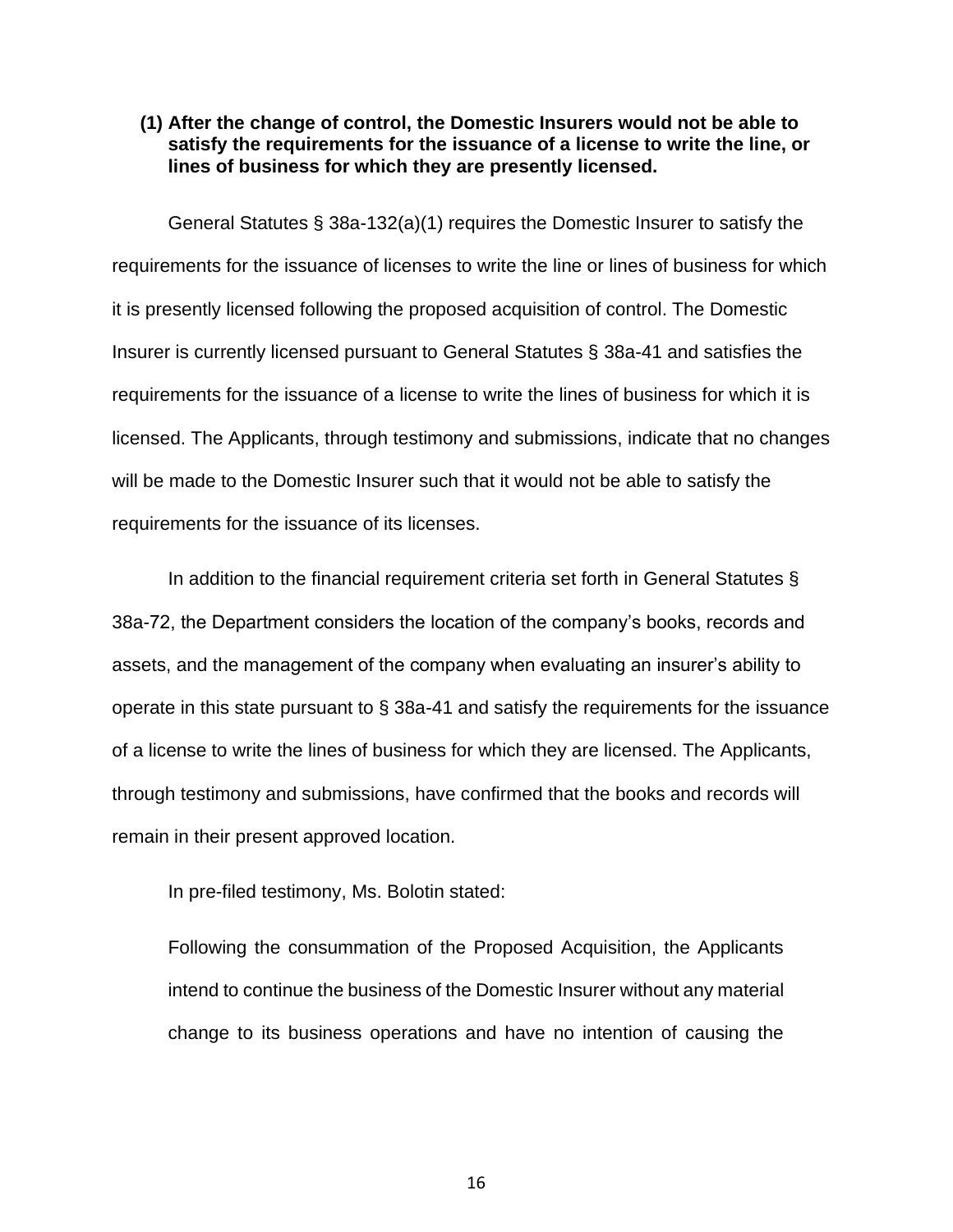Domestic Insurer to take any action that would inhibit its ability to satisfy the requirements for licensure under Connecticut insurance law.<sup>1</sup>

Moreover, based on the information contained in the biographical affidavits for the directors and officers of the Applicants, the competence, experience and integrity of the individuals who will be responsible for the governance and operation of the Domestic Insurer following the consummation of the proposed transaction, are such that the safe and expert operation of the Domestic Insurer will continue following the Proposed Acquisition.

Accordingly, the undersigned hereby finds that the evidence contained in the record supports a finding that the Domestic Insurer will be able to satisfy the requirements for the issuance of the necessary insurance licenses for which it is presently licensed following completion of the Proposed Acquisition of control.

### **(2) The effect of the merger or other acquisition of control would be to substantially lessen competition of insurance in this state or tend to create a monopoly in Connecticut.**

General Statutes § 38a-132 (a) (2) requires that a proposed transaction shall neither substantially lessen competition nor create a monopoly in the Connecticut insurance market. In evaluating the effect of the proposed acquisition on competition in Connecticut, the Commissioner is required by General Statutes § 38a-132 (a) (2) (A) to consider the information required under General Statutes § 38a-131 (c) (1) and the considerations specified in General Statues § 38a-131 (d) (1). In this regard, the Commissioner must consider the percentages of market shares of the Applicants and

<sup>1</sup> Andra Boloton, Pre-Filed Testimony, p.11 (Feb. 18, 2022)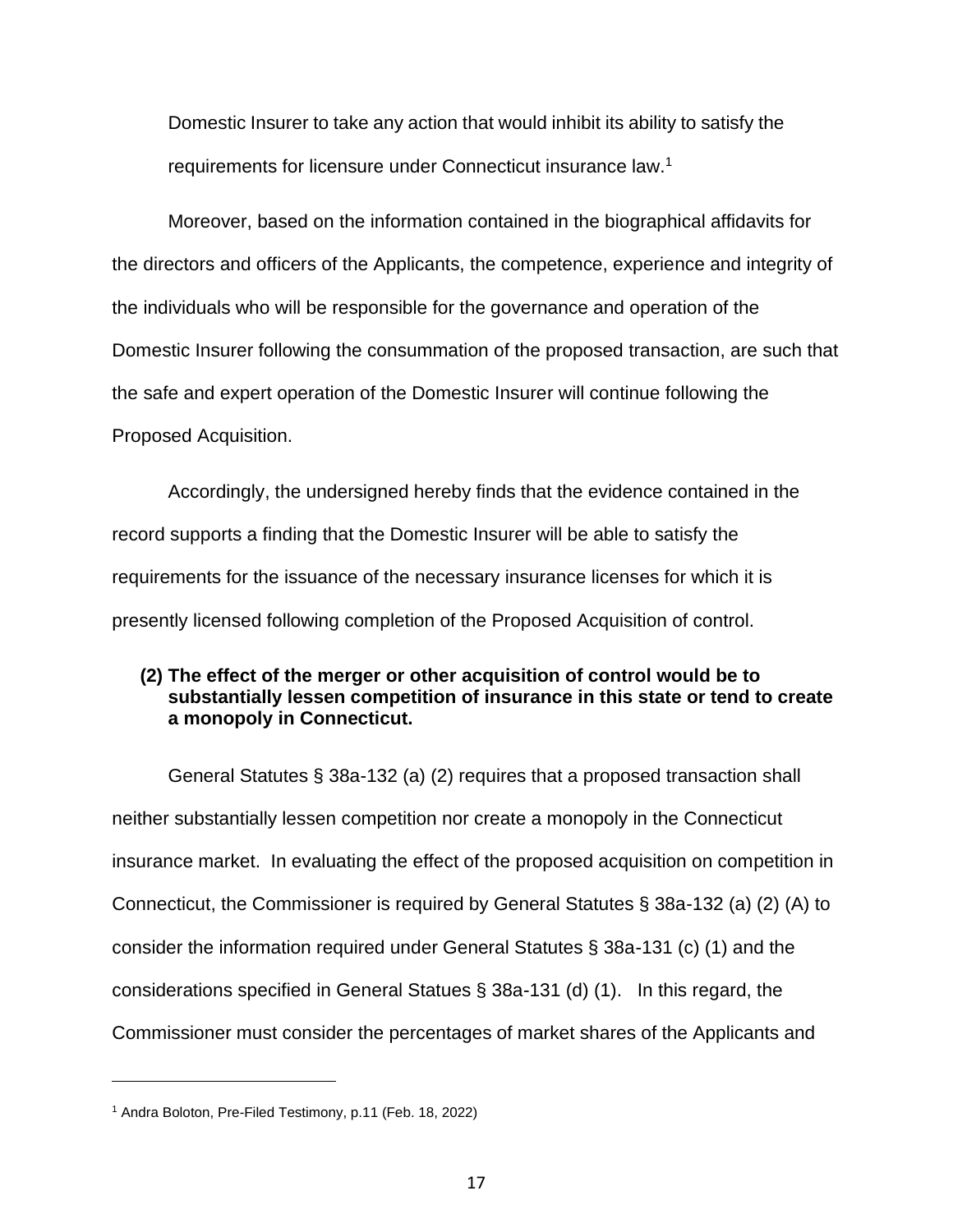affiliates and the Domestic Insurer and the market in which the insurers compete, as set forth in § 38a-131 (d) (1). If certain quantitative criteria are met, then there is prima facie evidence that the competitive standard has been violated. (See § 38a-131 (d) (1)).

General Statutes § 38a-131 (d) (2) defines "market" as the relevant product and geographical markets. In determining the relevant product and geographical markets, § 38a-131 (d) (2) specifies that in the absence of sufficient information to the contrary, the relevant product market shall be the direct written insurance premium for a line of business as used in the annual statement insurers doing business in this State are required to file with the Commissioner, and the relevant geographical market shall be Connecticut.

There is only one line of business in which a company owned and controlled by the Applicants and the Domestic Insurer both write business. An independent evaluation of that line of business was completed pursuant to a confidential Form E that was filed with the Department. The findings of the Form E resulted in no prima facie finding of a violation of competitive standards under General Statutes § 38a-131(d)(1)(A).

Moreover Mr. Hudson testified at the hearing:

[W]e submitted a Form E filing on a confidential basis to the Department providing a detailed market impact analysis of our proposed acquisition of Domestic Insurer. Based on the information presented therein, we are confident that the proposed acquisition will not substantially lessen competition and tend to create a monopoly or to significantly increase any insurer's market concentration in the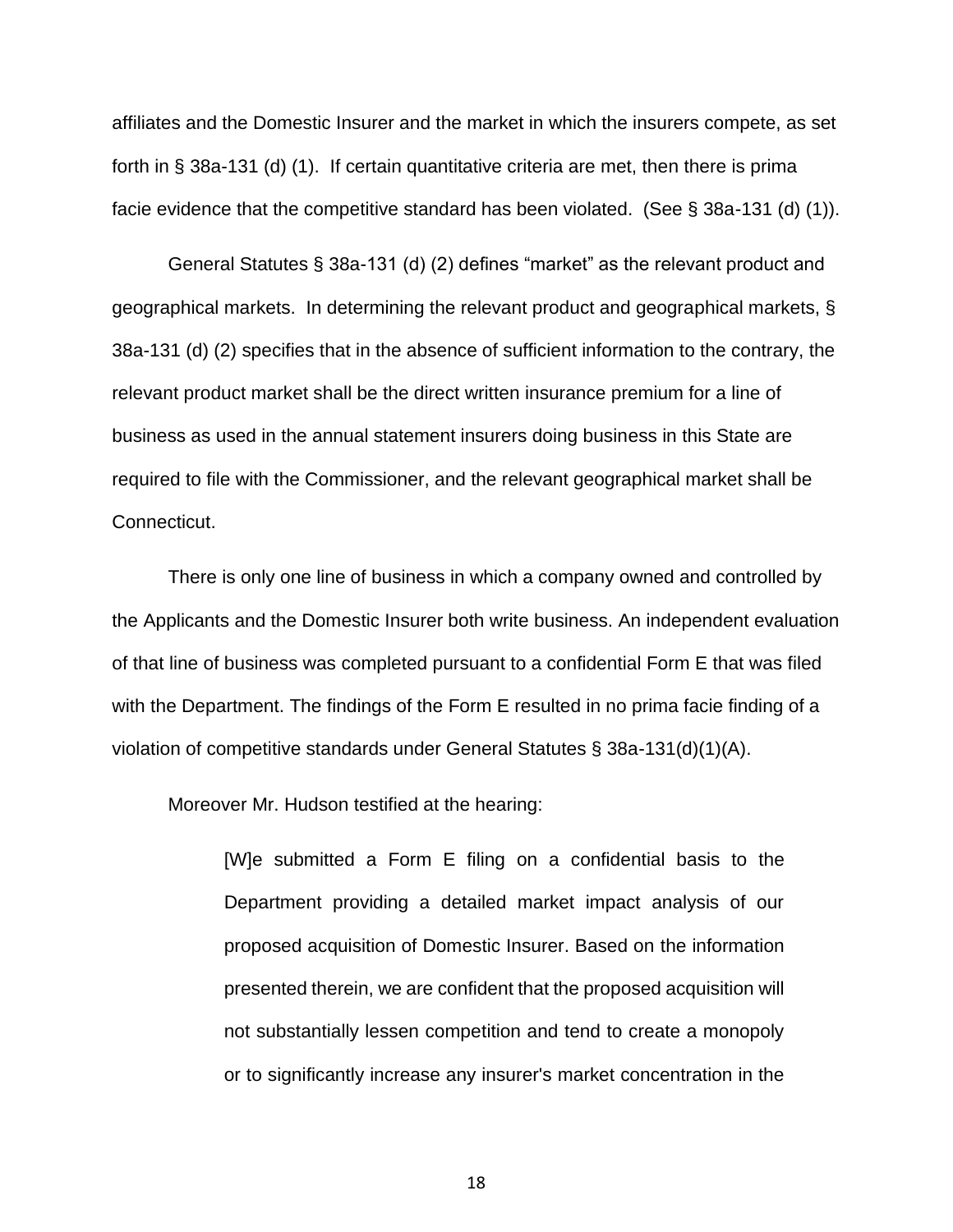state of Connecticut, and therefore, we are confident that it will not have a negative impact on the insurance marketplace in Connecticut.<sup>2</sup>

Accordingly, the undersigned hereby finds that, based on the evidence contained in the record of this proceeding, the effect of the acquisition of control of the Domestic Insurer by the Applicants will not substantially lessen competition of insurance in this state or tend to create a monopoly in Connecticut.

### **(3) The financial condition of the acquiring party is such as might jeopardize the financial stability of the Domestic Insurers or prejudice the interests of their policyholders.**

General Statutes § 38a-131(a)(3) requires that the financial condition of any acquiring party to be in sufficiently sound financial condition so as not to jeopardize the financial stability of the Domestic Insurer or prejudice the interests of its policyholders.

During the public hearing Ms. Bolotin testified as to the Applicants' financial strength and its potential impact on the Domestic Insurer post-acquisition:

As you have seen in our Form A submission, the consolidated historic financials of the Applicants are quite strong and would not cause any financial instability to PRIAC. If you look at the financial strength rating, the debt ratings of the Applicants, including GWL&A, they were reaffirmed by the rating agencies post the announcement of our transaction. We believe in general they are equal to or better than those of the Domestic Insurer, so ultimately that should have a neutral or positive effect on the Domestic

<sup>2</sup> Hrg. Transcr. 25:3-17 (Feb. 23, 2022).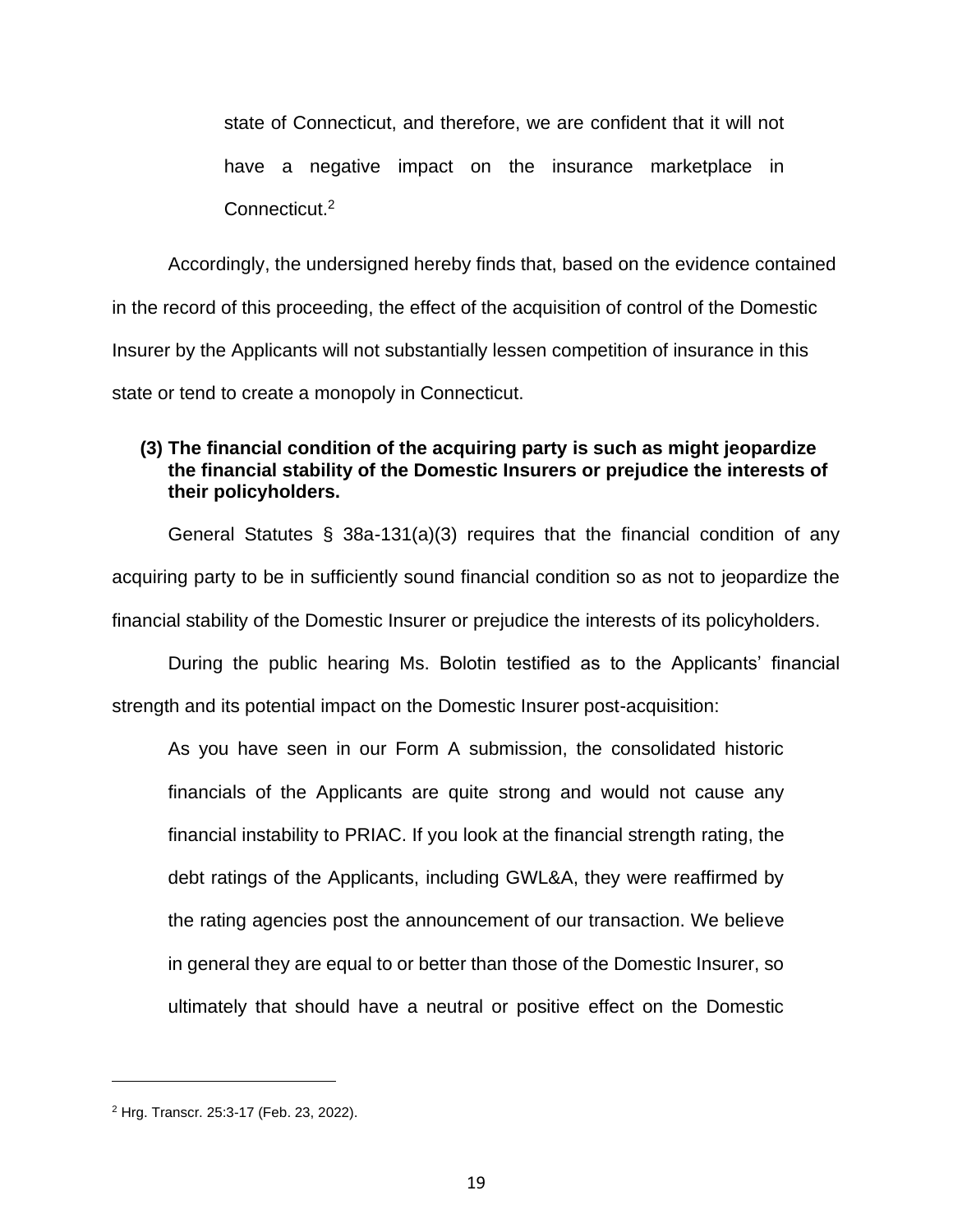Insurer. And we would not do anything to jeopardize the financial stability of PRIAC.<sup>3</sup>

Based on the information entered into the record of this proceeding, including the Application and pre-filed testimony, the undersigned hereby finds that there is no evidence indicating that the financial condition of the Applicants might jeopardize the financial condition of the Domestic Insurer, or prejudice the interests of its policyholders.

### **(4) The plans or proposals of the acquiring party to liquidate the Domestic Insurers, sell their assets or consolidate or merge them with any person, or make any other material change in the business or corporate structure or management, are unfair and unreasonable to policyholders of the Domestic Insurers and not in the public interest.**

General Statutes § 38a-132(a)(4) requires that an acquiring party not be contemplating any material changes in the business of the Domestic Insurer that would be unfair and unreasonable to policyholders, or otherwise would not be in the public interest.

In her pre-filed testimony, Ms. Bolotin addressed this matter by explaining that:

No. The Applicants have no present plans or proposals to liquidate the Domestic Insurer, sell its assets (other than such sales of assets as may be contemplated in the ordinary course of the Domestic Insurer's business), consolidate or merge it with any person or make any material changes to

<sup>3</sup> Hrg. Transcr. 26:2-18, (Feb 23, 2022). As a note "PRIAC" is the Applicants' shorthand for the Domestic Insurer.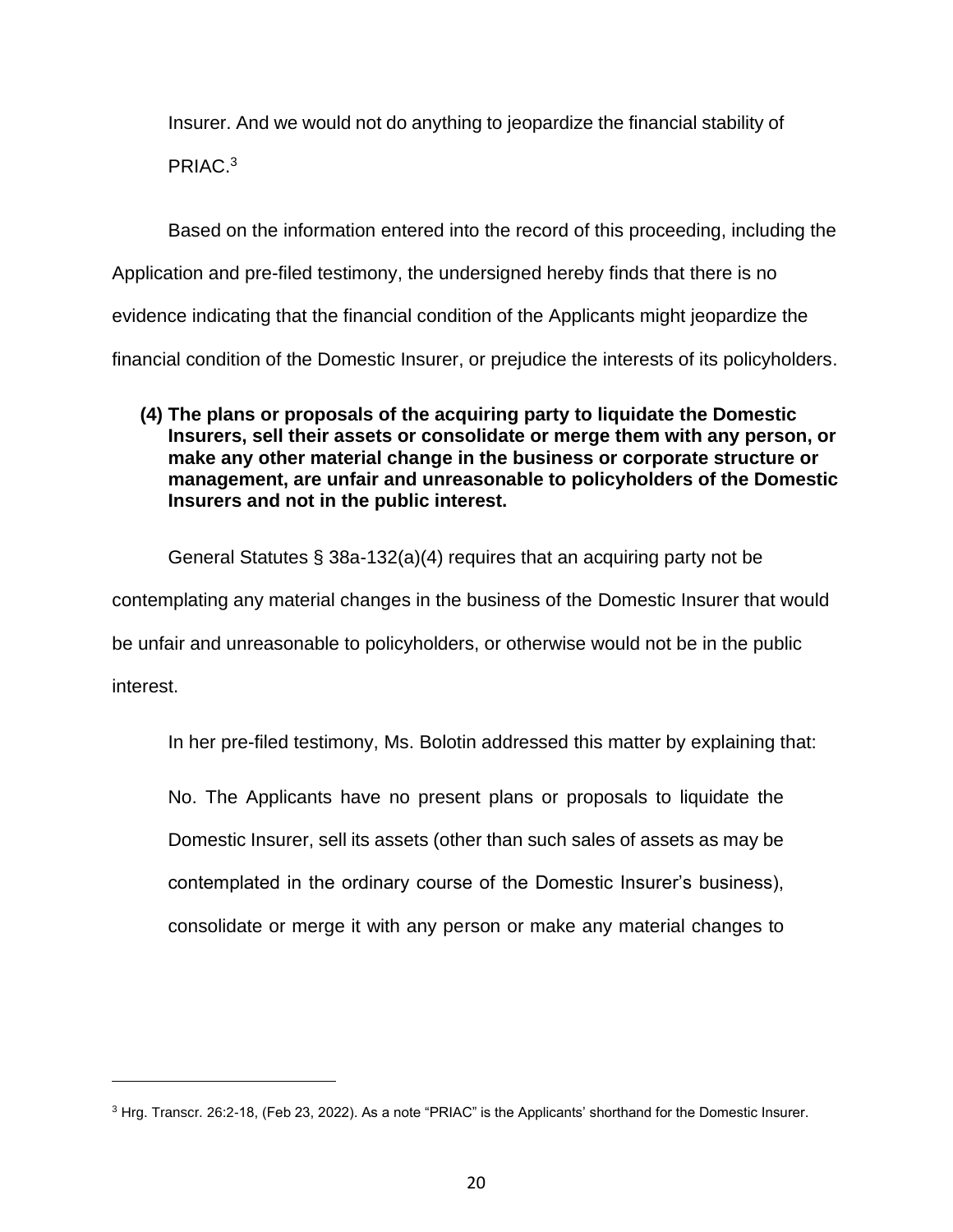the Domestic Insurer's current business operations, or corporate structure or management. 4

Accordingly, based on the information entered into the record of this proceeding, the undersigned hereby finds that there are no material plans or proposals for the Domestic Insurer that are unfair and unreasonable to policyholders of the Domestic Insurer or not in the best interest of the public.

### **(5) The competence, experience and integrity of those persons who would control the operation of the Domestic Insurers are such that it would not be in the interest of the policyholders of the Domestic Insurers and of the public to permit the merger or other acquisition of control.**

General Statutes § 38a-132(a)(5) requires that the competence, experience, and integrity of those persons who would control the operation of the Domestic Insurer postacquisition be of sufficient quality so as not to be prejudicial or contrary to the interests of the policyholders and of the public. The record includes the biographical affidavits and third-party reports of those individuals who serve as officers of the Applicants and who will serve as members of the board and as officers of the Domestic Insurer postacquisition. The biographical affidavits disclose each individual's education background, professional credentials, and their employment history. In addition, the Applicants have represented, and the biographical affidavits confirm, that during the last ten (10) years, none of the officers of the Applicants or members of the board and officers of the Domestic Insurer have been convicted in a criminal proceeding (excluding minor traffic violations) or have been convicted or otherwise penalized for violating any federal or

<sup>4</sup> Andra Bolotin, Pre-Filed Testimony p.12 (Feb. 18, 2022).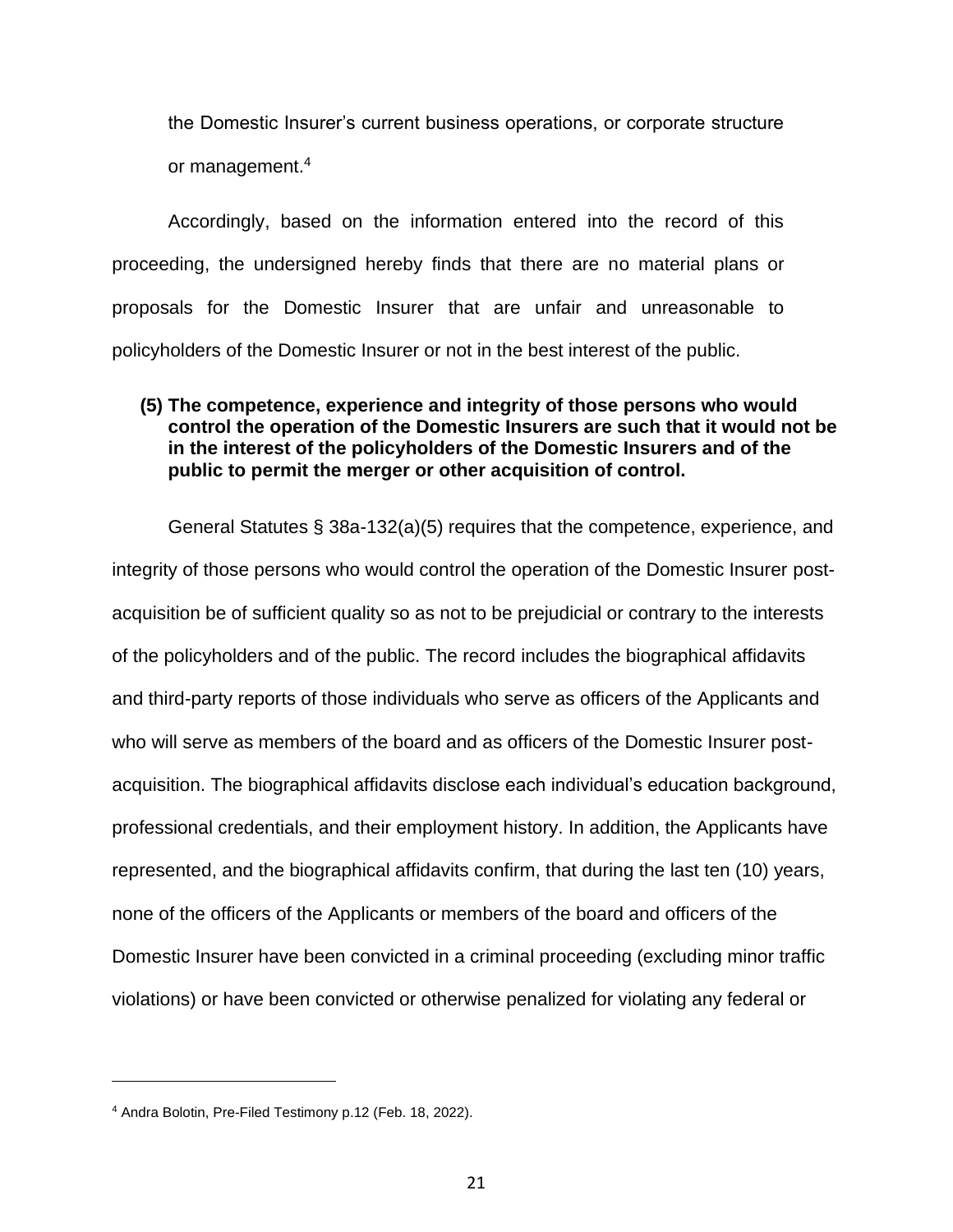state law regulating the business of insurance, securities or banking. During the last ten (10) years, none of the officers of the Applicants or members of the board and officers of the Domestic Insurer have been the subject of any proceeding under the Federal Bankruptcy Code, or have been affiliated with a business or organization which has been subject to such proceeding.

Furthermore, no officer of the Applicants or member of the board and officers of the Domestic Insurer have had a revocation, suspension or disciplinary sanction imposed against him or her by a governmental agency. None of the filed biographical affidavits contain any information that reflect negatively on these individuals.

When questioned about this at the public hearing, Ms. Boloton testified:

Again, as you can see in our Form A submission and our prefiled testimony, the directors and officers of PRIAC on a go-forward basis, are individuals of the highest integrity and experience, they have significant experience, a number of them are already at GWL&A Empower, or you know, are at the Domestic Insurer and running the business. The individuals and directors are of the highest integrity.<sup>5</sup>

Accordingly, based on the information entered into this record of proceeding, the undersigned hereby finds that the competence, experience, and integrity of those persons who would control the operations of the Domestic Insurer after completion of the Proposed Acquisition are sufficient to indicate that the interest of policyholders of

<sup>5</sup> Hrg. Transcr. 27:25-28:10 (Feb. 23, 2022).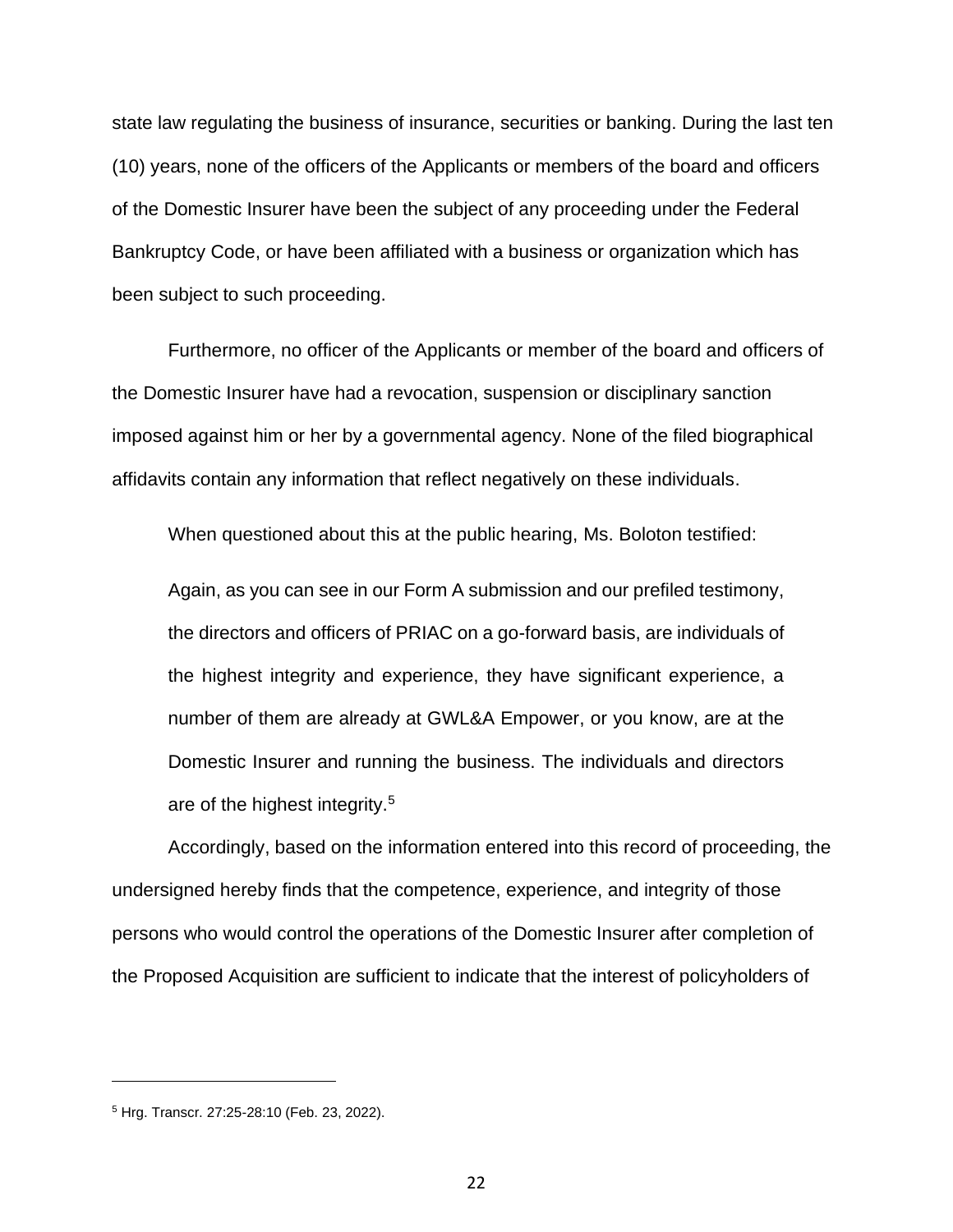the Domestic Insurer and of the public will not be jeopardized by the Applicants' acquisition of control of the Domestic Insurer.

### **(6) The acquisition of control or the Domestic Insurers is likely to be hazardous or prejudicial to those buying insurance.**

General Statutes § 38a-132(a)(6) requires that the proposed acquisition not be hazardous or prejudicial to the insurance buying public.

Ms. Bolotin addressed any concerns the Department may have had with respect to the interests of those buying insurance in her pre-filed testimony when she stated:

The Proposed Acquisition will not be hazardous or prejudicial to the insurance buying public. To the contrary, I believe that the Proposed Acquisition will have a positive effect on the insurance buying public. As I testified earlier, the Applicants have significant experience in the insurance and financial services sectors. The Domestic Insurer will be managed by a financially sound organization, committed to maintaining a conservative, investment-grade capital structure. None of these facts creates any hazard or prejudice to the interests of the insurance buying public.<sup>6</sup>

Accordingly, assuming compliance with the Applicants' commitments as set forth in the record and with all of Connecticut's insurance statutes and regulations, the undersigned hereby finds that it is reasonable to conclude that the Proposed Acquisition is not likely to be hazardous or prejudicial to those buying insurance.

<sup>6</sup> Andra Bolotin, Pre-Filed Testimony p.13 (Feb. 18, 2022)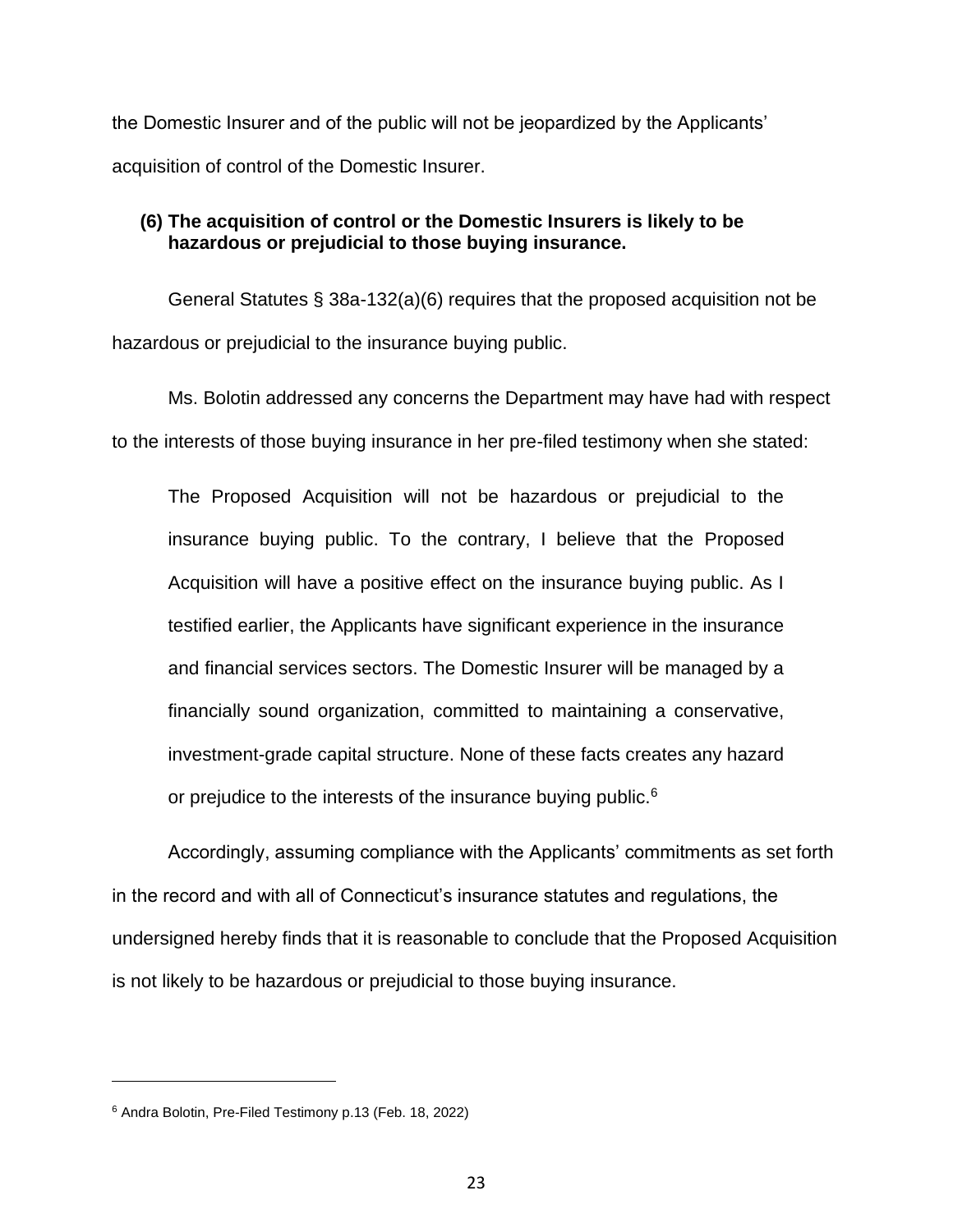#### **IV. RECOMMENDATION**

Based on the foregoing Findings of Fact and Discussion, the written and oral testimony and exhibits submitted to the Department, and the record of the February 23, 2022 public hearing, the undersigned hereby concludes that no condition justifying disapproval listed in General Statues § 38a-132(a) is present with respect to completion of the Proposed Acquisition. Accordingly the undersigned recommends that the Commissioner find, pursuant to § 38a-132(a) that after the Proposed Acquisition of control (i) the Domestic Insurer will be able to satisfy the requirements for the issuance of a license for the lines of business for which it is presently licensed; (ii) the effect of the acquisition of control will not substantially lessen competition of insurance in this state or tend to create a monopoly herein; (iii) the financial condition of the Applicants is not such as might jeopardize the financial stability of the Domestic Insurer or prejudice the interests of its policyholders; (iv) the Applicants' plans or proposals for the Domestic Insurer are not unfair and unreasonable to the policyholders of the Domestic Insurer and are in the public interest; (v) the competence, experience and integrity of the management of the Applicants and Domestic Insurer are such that it would be in the interest of the policyholders of the Domestic Insurer and of the public to permit the Proposed Acquisition; and (vi) completion of the Proposed Acquisition is not likely to be hazardous or prejudicial to those buying insurance.

Accordingly, the undersigned recommends that the Commissioner issue the following orders:

1. The Application of the Applicants in which they seek approval to acquire control of the Domestic Insurer is hereby approved.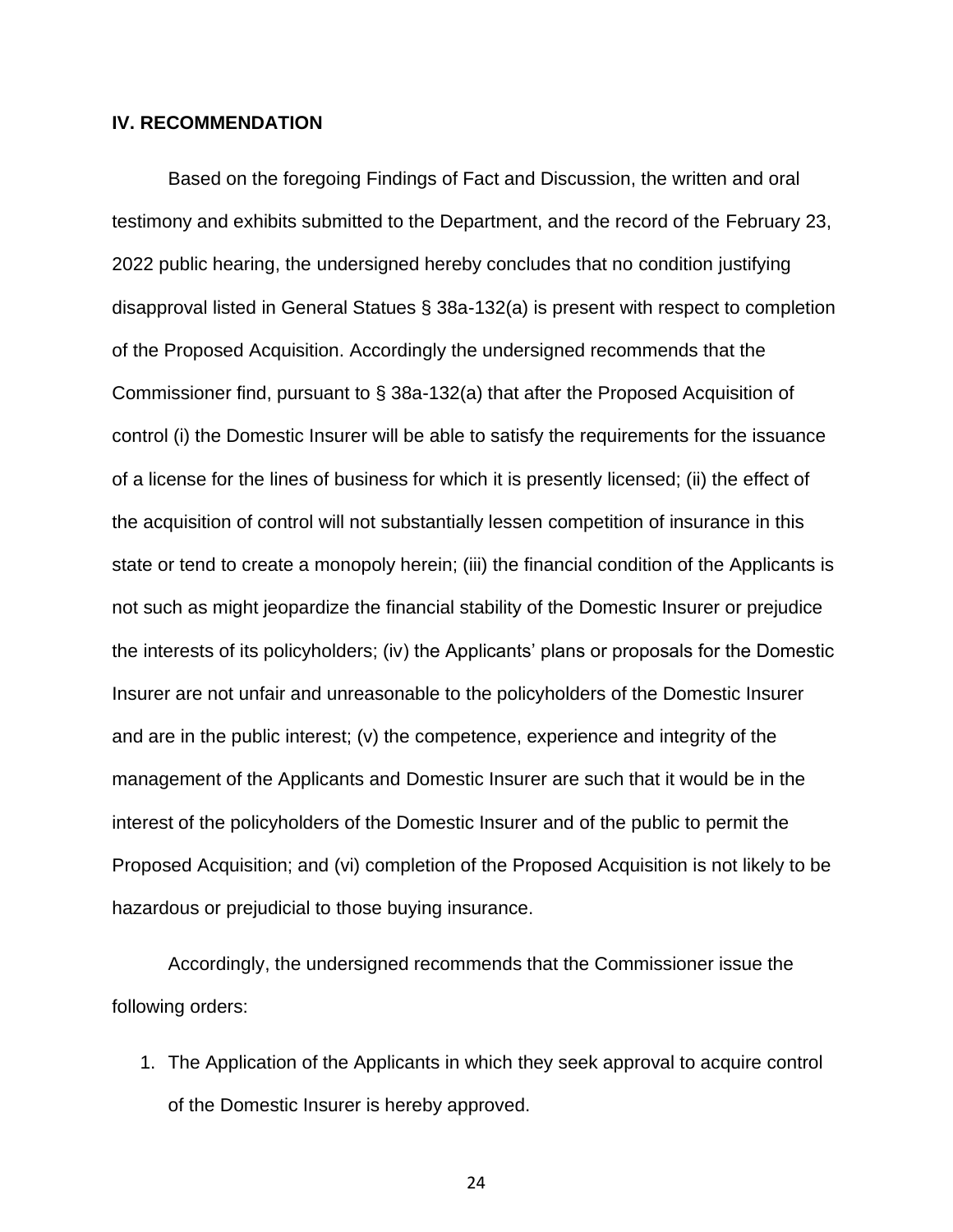- 2. The Applicants and Domestic Insurer shall conduct their operations consistent with the representations, disclosures and commitments set forth in the record of this proceeding and proposed final decision.
- 3. The Applicants shall provide the Department with written confirmation of the consummation of the acquisition of control by the end of the month in which the acquisition takes place.
- 4. The Applicants shall provide the Department with written details of the final purchase price after all adjustments used to complete the acquisition.
- 5. The Applicants shall abide by the terms of the Commitment Letter executed on February 18, 2022.
- 6. The Applicants shall provide the Department with the names and titles of those individuals who will be responsible for filing an amended Insurance Holding Company System Annual Registration Statement pursuant to section 38a-138-10 of the Regulations of Connecticut State Agencies.
- 7. Within fifteen (15) days following the end of the month in which the Proposed Acquisition is consummated, the Domestic Insurer shall file an amended Insurance Holding Company System Annual Registration Statement pursuant to section 38a-138-10 of the Regulations of Connecticut State Agencies.
- 8. For the two (2) year period following the consummation of the Proposed Acquisition, prior approval of the Commissioner will be required with any respect to any dividends paid by the Domestic Insurer.
- 9. For the period of two (2) years, the Applicants shall file semiannually with the Insurance Department, commencing six (6) months from consummation of the